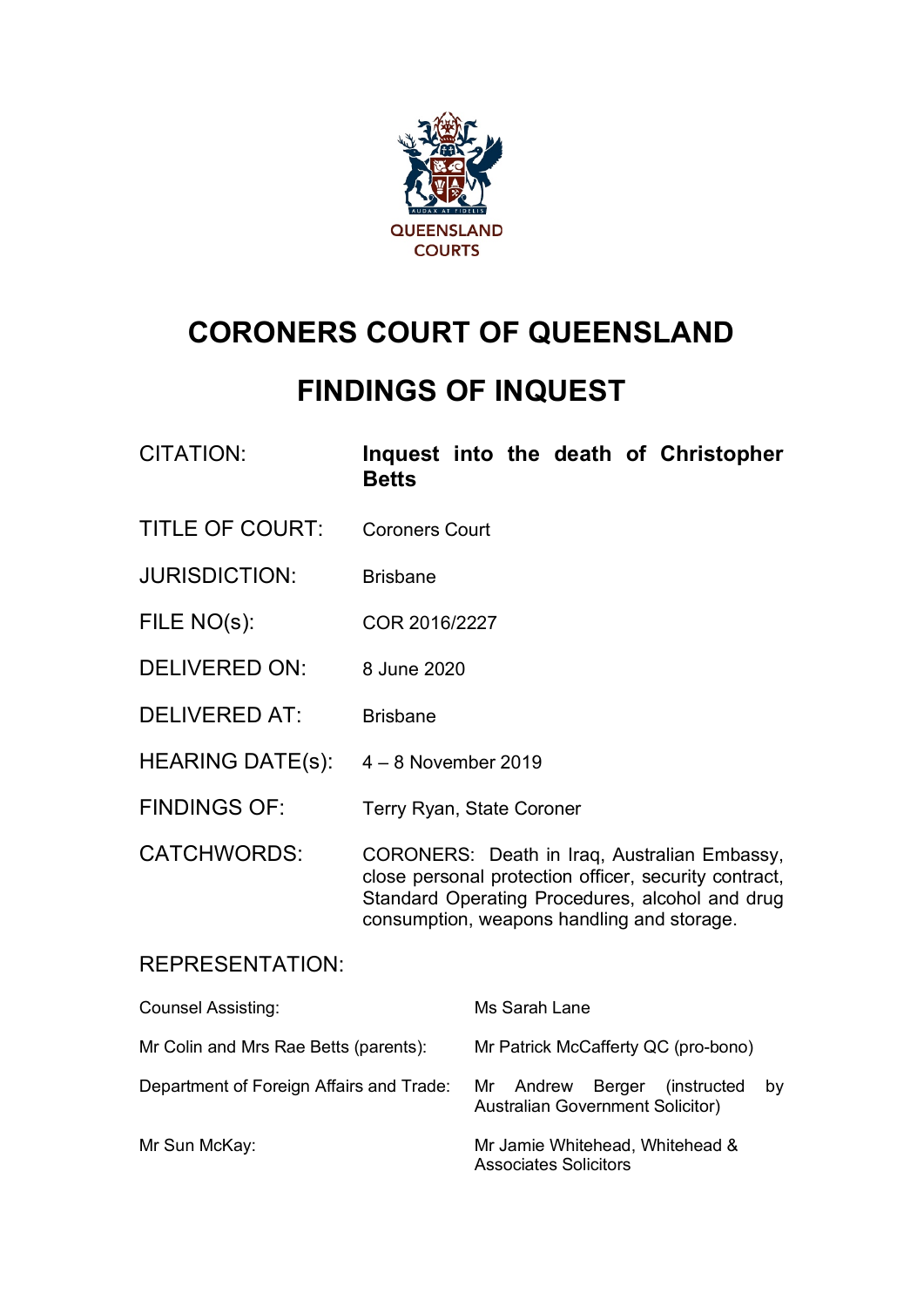## **Contents**

| Jurisdiction for a coroner to investigate and hold an inquest 2                                                                         |
|-----------------------------------------------------------------------------------------------------------------------------------------|
|                                                                                                                                         |
|                                                                                                                                         |
|                                                                                                                                         |
|                                                                                                                                         |
|                                                                                                                                         |
|                                                                                                                                         |
|                                                                                                                                         |
|                                                                                                                                         |
|                                                                                                                                         |
|                                                                                                                                         |
|                                                                                                                                         |
|                                                                                                                                         |
|                                                                                                                                         |
|                                                                                                                                         |
|                                                                                                                                         |
| Whether URG had appropriate SOPs in place at the time of the death $16$                                                                 |
| Whether URG's weapons handling SOPs and 'dry contract clauses                                                                           |
| Whether there was any action URG management could have taken to<br>better enforce weapons handling SOPs and/or 'dry contract' clauses24 |
| Whether there was adequate oversight of the URG contract by DFAT27                                                                      |
|                                                                                                                                         |
|                                                                                                                                         |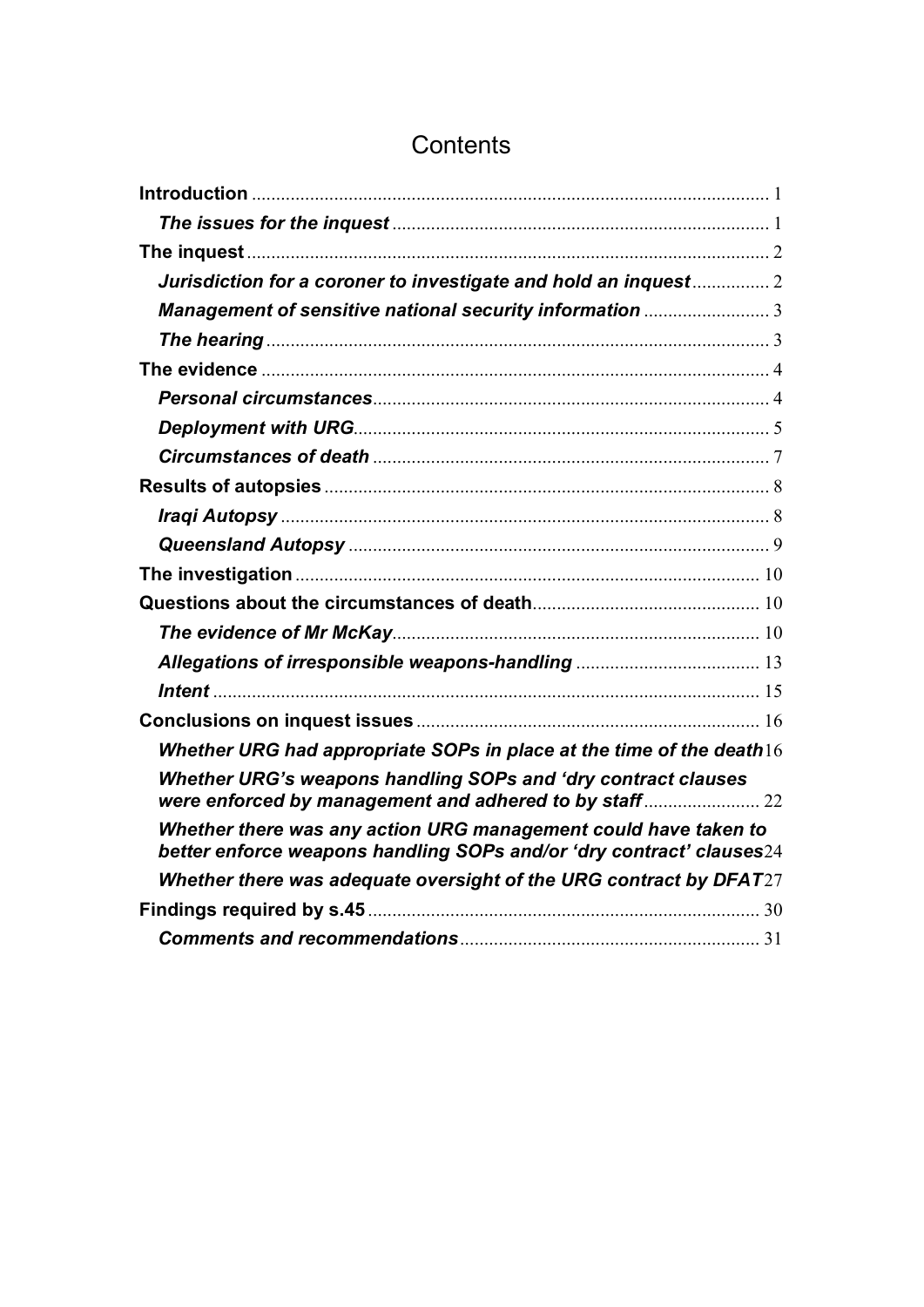## <span id="page-2-0"></span>**Introduction**

- 1. This inquest examined the circumstances of the death of Christopher Betts at the Australian Embassy compound in Baghdad, Iraq, on 12 May 2016. Mr Betts, who was 34 years of age, died as the result of a gunshot wound from a Glock handgun.
- 2. Mr Betts' death occurred while he was deployed to Iraq in his chosen profession as a close personal protection officer. It was his job to provide security services to Australian diplomatic staff and other officials who were working in the Green Zone in Baghdad. Mr Betts was an experienced personal protection officer and driver who had been engaged in situations where he protected clients under active fire. He was known to be a highly reliable and professional operator.
- 3. Tragically, Mr Betts did not die in the field protecting a client. He died in a room in his accommodation block within the Australian Embassy compound in the middle of the night, when most of his colleagues were sleeping. He was off duty, and at the end of his deployment. He was supposed to leave the next day to travel home to see his wife and his parents. He died when it was least expected that he would, and when he was supposed to be in relatively safe surroundings.
- 4. Mr Betts was employed by Unity Resources Group (URG), an international security firm which had been contracted by the Department of Foreign Affairs and Trade (DFAT) to provide security at the Embassy compound. Following Mr Betts' death, URG reviewed the circumstances of the incident and took steps to amend its policies to prevent similar deaths from occurring in the future. The amendments were concentrated, largely, on the policies regarding weapons handling and security, and the prohibition on the use of drugs and alcohol while on contract.

## <span id="page-2-1"></span>*The issues for the inquest*

- 5. These findings:
	- confirm the identity of the deceased person, how he died, and the time, place and medical cause of his death[;1](#page-2-2)
	- consider whether URG had appropriate Standard Operating Procedures (SOPs) in place at the time of Mr Betts' death;
	- consider whether URG's weapons handling SOPs and/or 'dry contract' clauses were enforced by management and adhered to by staff;
	- consider whether there was any action URG management could have taken to better enforce weapons handling SOPs and/or 'dry contract' clauses; and

<span id="page-2-2"></span><sup>1</sup> As required pursuant to s 45 of the *Coroners Act 2003*.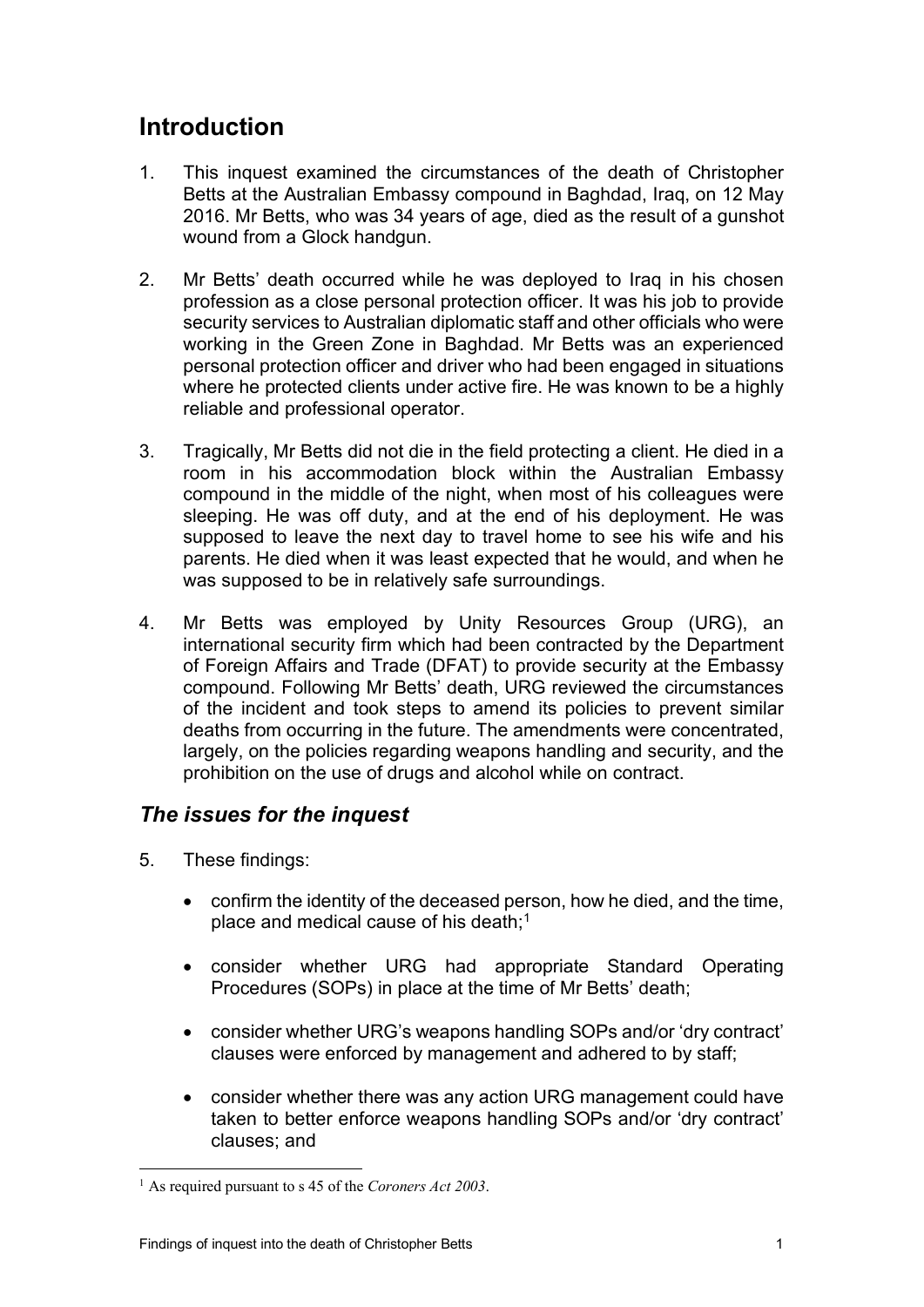• consider whether there was adequate oversight of URG's private security contract by DFAT.

## <span id="page-3-0"></span>**The inquest**

## <span id="page-3-1"></span>*Jurisdiction for a coroner to investigate and hold an inquest*

- 6. Christopher Betts was a Queensland resident who died while working overseas in Iraq. As his death occurred within the Australian Embassy compound, Mr Betts' death was investigated in Iraq by the Australian Federal Police (AFP). In these circumstances, it was necessary for the Queensland Attorney-General to give a direction that a coronial investigation be conducted in this State. [2](#page-3-2) Such a direction was given by the Honourable Yvette D'Ath MP on 8 June 2016, on the basis of the following information:
	- a. Mr Betts died within the Australian Embassy compound in Baghdad, Iraq;
	- b. Mr Betts was employed as a private security contractor;
	- c. Mr Betts was an Australian citizen who resided ordinarily in Hervey Bay;
	- d. Initial reports through DFAT were that the death was from unnatural causes and appeared to be a suicide;
	- e. Mr Betts' family had communicated to the AFP that it was their wish for a coronial investigation to be undertaken; and
	- f. The AFP had formally requested a coronial investigation.
- 7. An inquest into the death may be held if I am satisfied it is in the public interest to hold the inquest, pursuant to s 28(1) of the *Coroners Act 2003*. In this case, the Mr Betts' family requested an inquest and provided cogent reasons for their request. The family's view was that there were unresolved questions around the manner of Mr Betts' death, as well as questions about the safety of his working environment. They were also concerned to prevent similar deaths from happening again.
- 8. An inquest such as this one is intended to provide the public, and, most importantly, the family of the deceased, with transparency regarding the circumstances of the death, and to answer any questions which may have been raised following the death.

<span id="page-3-2"></span><sup>2</sup> ss 12(1) and 12(2)(e) *Coroners Act 2003*.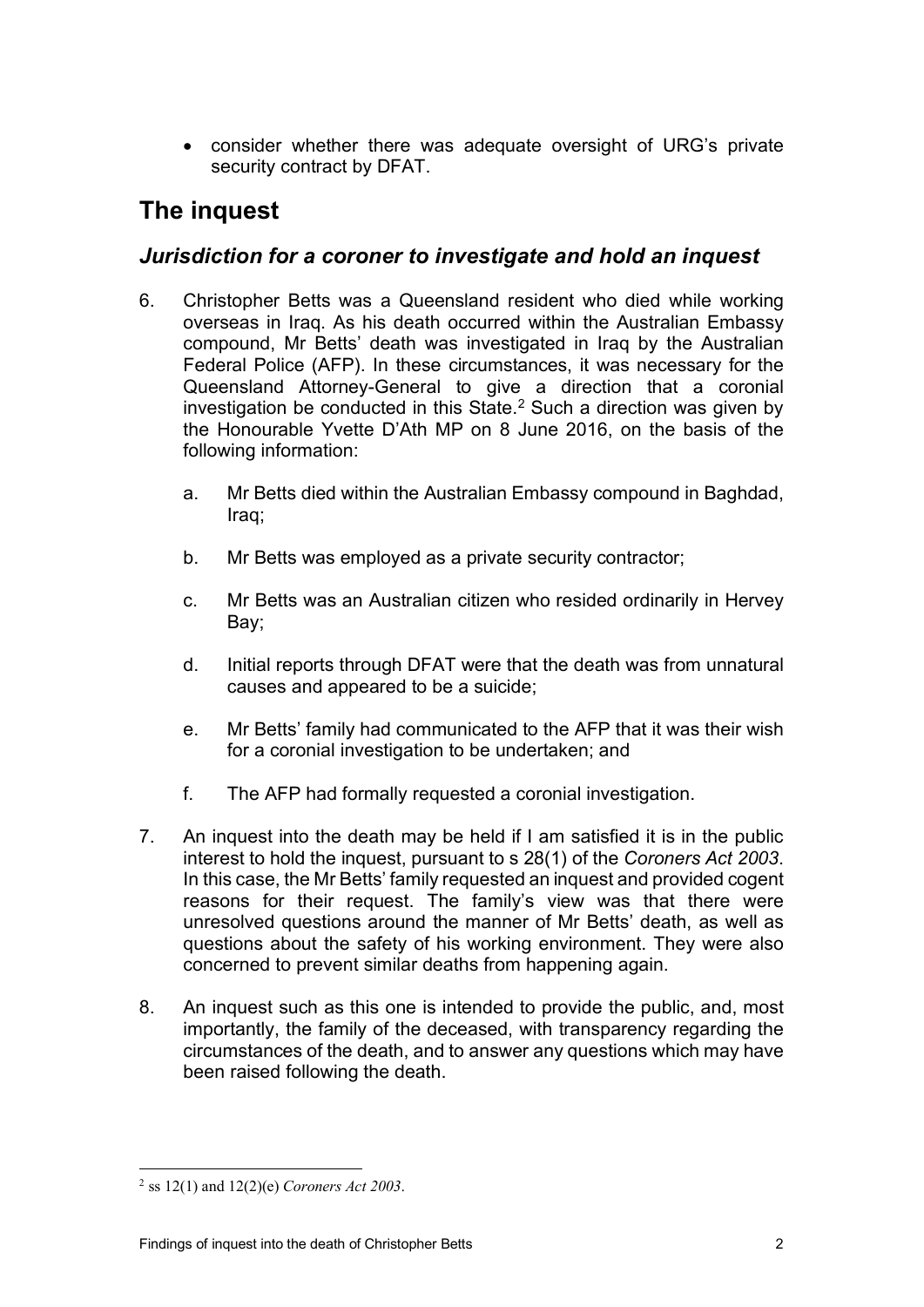9. The jurisdiction of the Coroners Court is inquisitorial. The *Coroners Act 2003* creates a system where reportable deaths are independently investigated to determine, if possible, the identity of the deceased person, the cause of death and the circumstances in which death occurred. It is not the role of the coroner to lay or apportion blame, but to establish the facts. Similarly, it is not the coroner's role to determine criminal or civil liability arising from the death under investigation.

## <span id="page-4-0"></span>*Management of sensitive national security information*

- 10. A significant volume of evidence was gathered during the investigation, including statements, records of interview, photographs and other documents. Some of this evidence was the subject of claims of public interest immunity by DFAT on behalf of the Commonwealth, which were made prior to the inquest.
- 11. These claims related particularly to parts of the URG SOPs. DFAT advised it was necessary to withhold parts of the SOPs from publication in order to protect national security.
- 12. Counsel Assisting, Ms Lane, facilitated discussions between the parties in the weeks before the inquest, during which all material was made available to the parties. An agreement was reached as to which parts of the SOPs could be disclosed and which parts withheld. This process, which resulted in an agreed redacted copy of the SOPs being included in the brief of evidence to be tendered at the inquest, avoided the need for non-publication orders to be made.

## <span id="page-4-1"></span>*The hearing*

- 13. The hearing of evidence in relation to Mr Betts' death took place in Brisbane from 4 – 8 November 2019. Counsel Assisting proposed that all agreed evidence be tendered, and that oral evidence be heard from the following witnesses:
	- Detective Sergeant Bill Freeman, AFP;
	- Anthony Hughes, DFAT Regional Security Officer;
	- David Childs, URG Operations Manager;
	- Ralph Gilmour URG Project Manager;
	- Darren Lovett, URG Security Project Manager;
	- John Feenie, URG Static Security Officer;
	- William Anderson, URG Clinical Nurse;
	- URG Team Leader, Simon Hansen;
	- URG Team Leader, Michael Lynagghan;
	- URG Team member, Sun McKay;
	- URG Team member, Benjamin Turner;
	- URG Team member, Christopher Connolly;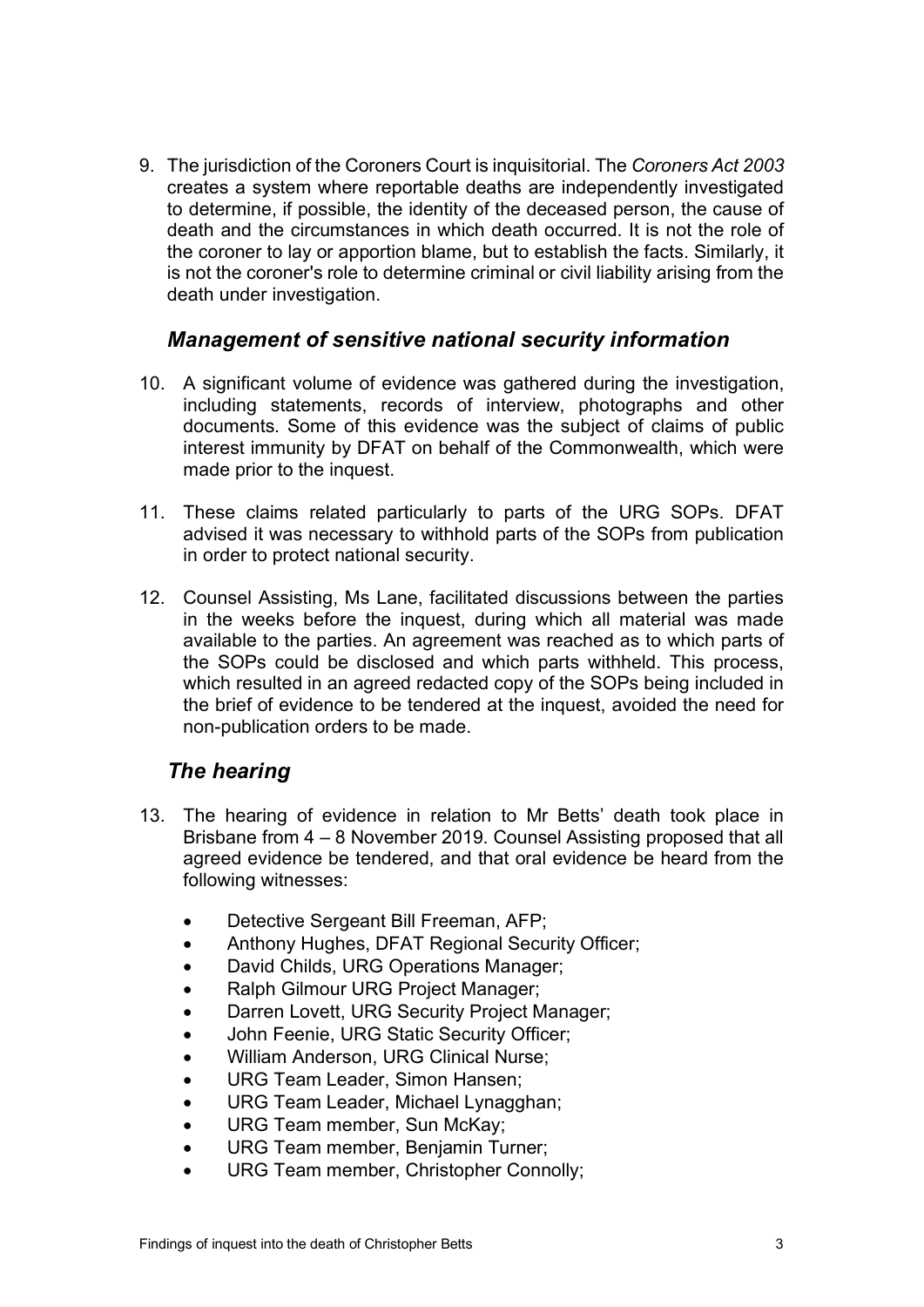- URG Team member, Patrick O'Keefe;
- URG Team member, George Flower;
- URG Team member, Jason Kirton;
- Former URG Team Leader, Michael Schipp;
- Former URG Team member, Luke Duncan;
- Former URG Team member, Richard Bassett;
- Former URG Clinical Nurse, Tanya Ferrai;
- Former URG Clinical Nurse, Angela Moodie; and
- Paola Totaro, Freelance journalist.
- 14. Of those 21 witnesses, 12 resided interstate or overseas, and gave their evidence via videolink or telephone. Technical difficulties in reaching a remote region in Iraq prevented the court from obtaining the oral evidence of Mr Lynagghan. Ms Totaro was one of a number of witnesses who was requested by the family. After discussions between the parties as the inquest proceeded, it was agreed that it was not necessary to call her to appear as a witness. Oral evidence was given by all other witnesses listed above.
- 15. I consider that the evidence tendered, in addition to the oral evidence, was sufficient for me to make the necessary findings under s 45 of the *Coroners Act 2003*. I received helpful submissions from those given leave to appear at the inquest, particularly Ms Lane. Those submissions have assisted greatly in the preparation of these findings.

## <span id="page-5-0"></span>**The evidence**

### <span id="page-5-1"></span>*Personal circumstances*

- 16. At the time of his death, Mr Betts was married to Angela Tovar, a Columbian citizen. They had been together for around six years and lived in Hervey Bay, close to Mr Betts' parents, Rae and Colin.
- 17. Mr Betts began his career in the Australian Army. When he left the army, he gained the qualifications necessary to work as a private security contractor. In June 2011, he commenced working for URG at the Australian Embassy in Baghdad. Mr Betts' responsibilities included providing close personal protection for embassy staff and visitors when they were travelling in and around Baghdad, as well as armed protection inside the Embassy compound. I acknowledge his lengthy and dedicated service to his country both as a soldier and in protecting the lives of Australians in Iraq as a security contractor.
- 18. Mr Betts usually deployed for work in Iraq for eight weeks and would then come home for four weeks. When he was at home he would relax and spend time with Angela, their dogs and his family. He was an active person and would go out on his boat or kayak, and work out in his home gym. When he was deployed, he and Angela would communicate on Skype every night. Mr Betts was clearly loved by his family and friends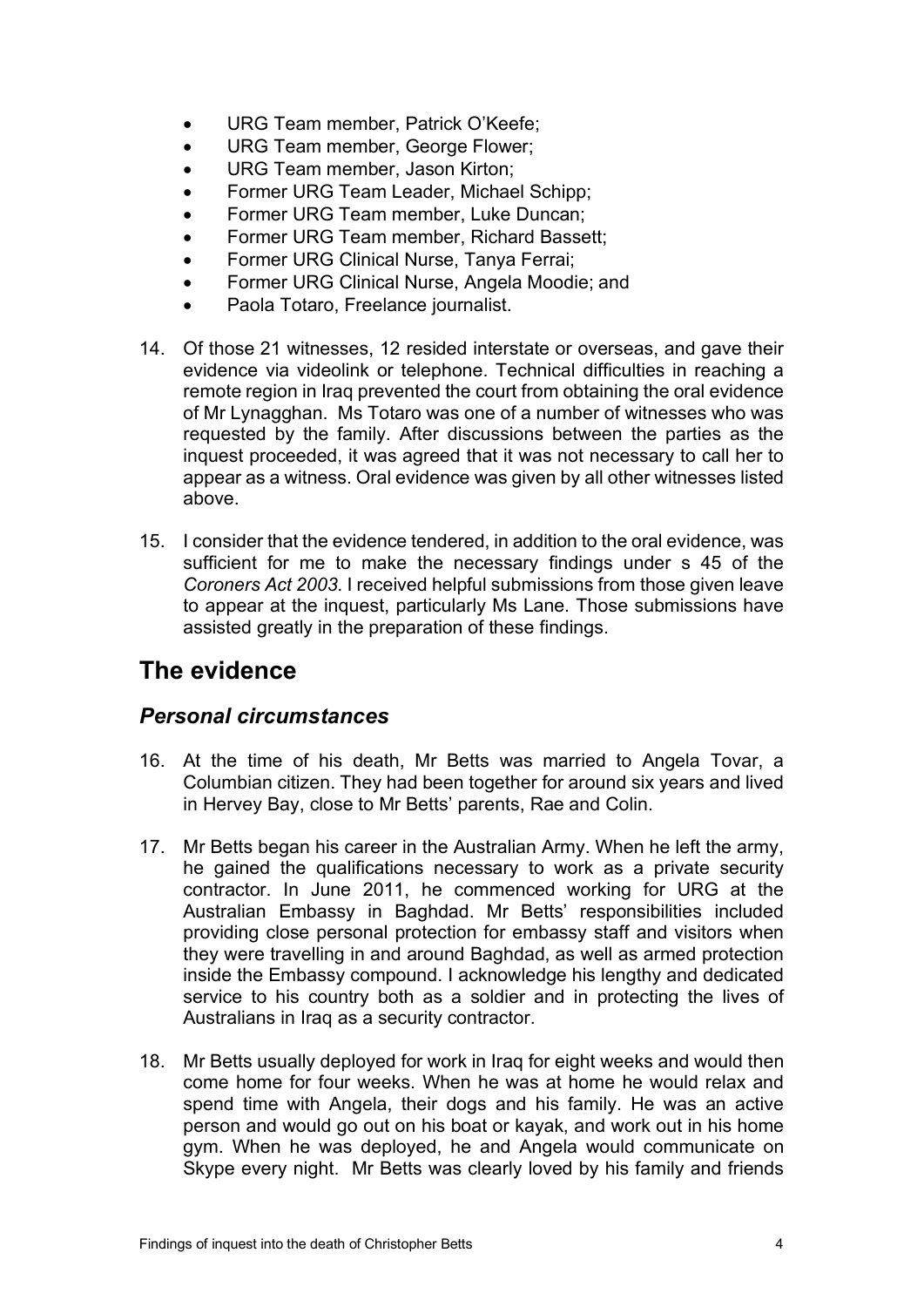and is greatly missed. Their grief was compounded by the death of Ms Tovar on 8 July 2016. I extend my condolences to them.

## <span id="page-6-0"></span>*Deployment with URG*

- 19. On 1 January 2016, URG commenced a new three-year contract with DFAT to provide security services at the Australian Embassy compound. URG provided three Close Personal Protection (CPP) teams of ten men each within the Australian embassy. These were known as Bravo, Charlie and Delta teams. Mr Betts was in Bravo team. The URG staff lived inside the Australian Embassy compound. This compound is situated in the international zone in Baghdad, known as the 'Green Zone'. The US Embassy and the Iraqi Parliament are also located in this zone.
- 20. URG staff had rooms in a four-storey building next to the Embassy building, known as Carl Hall. A medical clinic, dining room and various offices occupied the ground floor. On the levels above the ground floor, each of the staff had their own bedsit accommodation. There were shared bathrooms and a team room on each floor.
- 21. As part of their duties, the CPP teams were required to use weapons. Two types were available to them: an M21 automatic rifle and a Glock handgun. Each team member had a rifle issued to them individually, and 5 handguns were issued per team. URG had SOPs with respect to the use and storage of weapons, which were varied in accordance with operational readiness status. Operational readiness was communicated with the use of colour codes, which indicated immediate risk levels to the Embassy and personnel:
	- a. Orange level was considered 'business as usual' with movement unrestricted within the Embassy and controlled movement in and out. At Orange level weapons were stored in the armoury and signed in and out when required for operational business at the start and end of each shift.
	- b. Red level would be activated if there was an increased threat environment. Movement was more restricted, and weapons were kept at hand by team members in case they needed to be deployed quickly. Where weapons were kept in the contractors' rooms, they were to be unloaded, and weapons were not to be carried to and from rooms while loaded. There were weapons loading and unloading bays at the front and the rear of Carl Hall.
	- c. Black level was activated in a very high threat environment and was effectively a lock-down.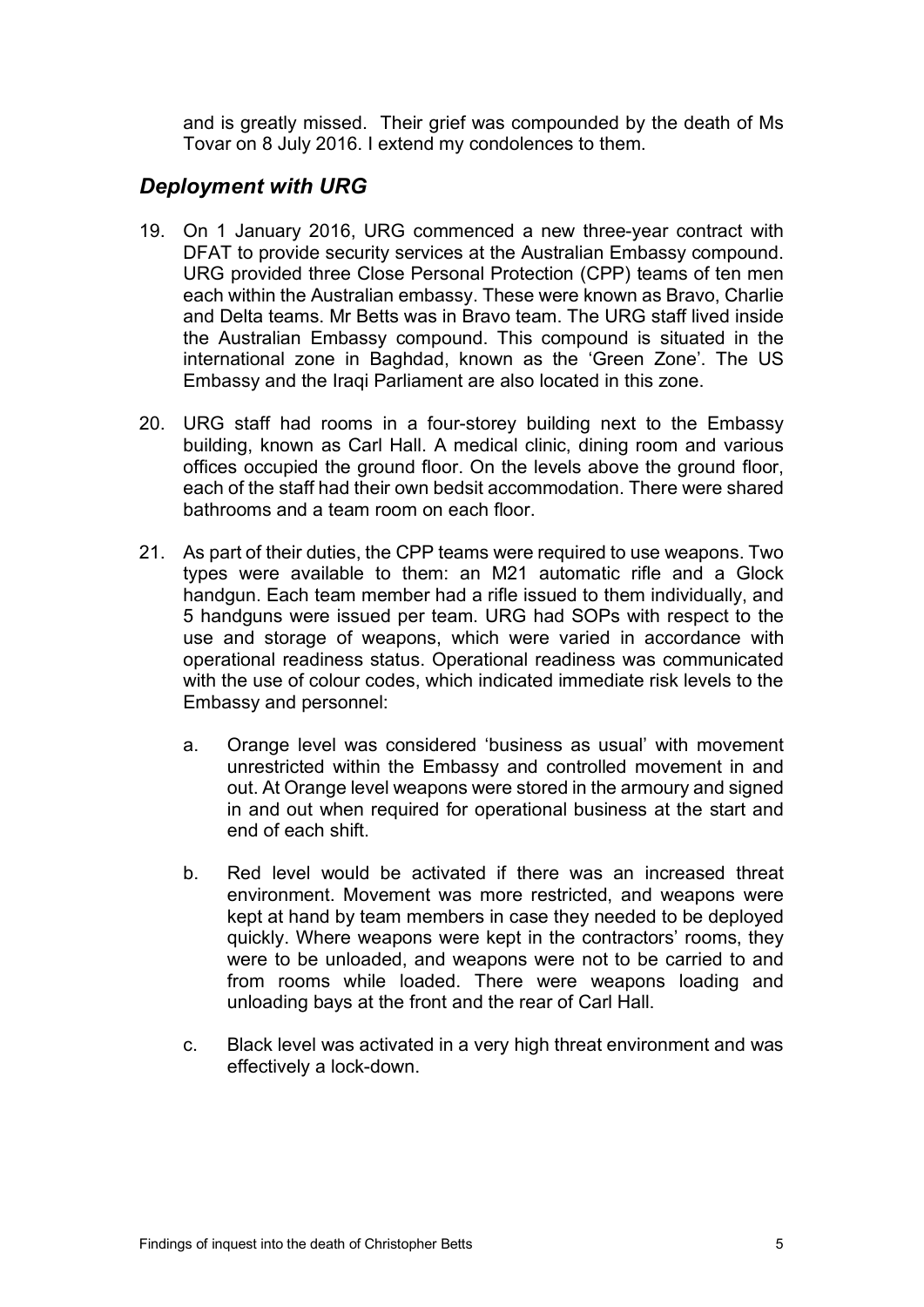- 22. At the start of the new contract with DFAT in January 2016, John Feenie, the URG Static Security Officer (SSO), conducted an audit of URG's SOPs for the Australian Embassy. Mr Feenie's evidence at the inquest was that, as part of this audit, he identified that the practice of URG contractors keeping weapons and ammunition in their rooms was contrary to 2009 Iraqi legislation which required all security personnel to store weapons in an armoury, unless they were conducting operational tasks or training. Mr Feenie updated the SOPs to reflect this requirement.
- 23. In mid-March 2016, Mr Betts travelled to Iraq for what would be his last deployment with URG. His main role in Bravo Team was to drive one of the team vehicles when the team was on escort duties within the Green Zone. Mr Betts usually worked in the same vehicle as Sun McKay, a Bravo Team personal protection officer and medic. Mr Betts and Mr McKay had worked together on previous contracts and were very good friends. As well as working together, they spent most of their free time together, often playing online computer games.
- 24. Around 20 March 2016, Mr Feenie started a new rotation at the Embassy. His evidence was that, at this time, he advised management that his amended SOPs with respect to the storage of weapons be put into practice, and that control measures should be put in place to ensure that contractors complied with this direction.
- 25. On 30 April 2016, Iraqi protesters who were supporters of the Shiite cleric Muqtada al-Sadr breached Green Zone and stormed the Iraqi Parliament. The URG staff went to Red Level in response to this threat. The protest followed a fortnight of demonstrations, some of which had entered the Green Zone, and during the demonstrations damage had been caused to buildings within the zone. At the same time, an annual Shia pilgrimage was occurring, and some of Baghdad's main service roads were blocked.
- 26. On about 3 May 2016, the threat level at the Australian Embassy was reduced to Orange as the demonstrations had started to subside. However, Darren Lovett, the Security Project Manager for the URG staff in Baghdad, still had concerns about URG operational readiness given the ongoing pilgrimage and the fact that more demonstration activity may occur on the weekend (Friday and Saturday).
- 27. Mr Lovett's evidence was that, as a result of his concerns, he instructed the CPP teams to keep their weapons at hand, which meant that they kept them in their rooms when off-duty. The weapons were supposed to be kept unloaded and locked with a chain or in a weapons storage box while they were in the contractor's rooms, but most contractors simply kept them unloaded.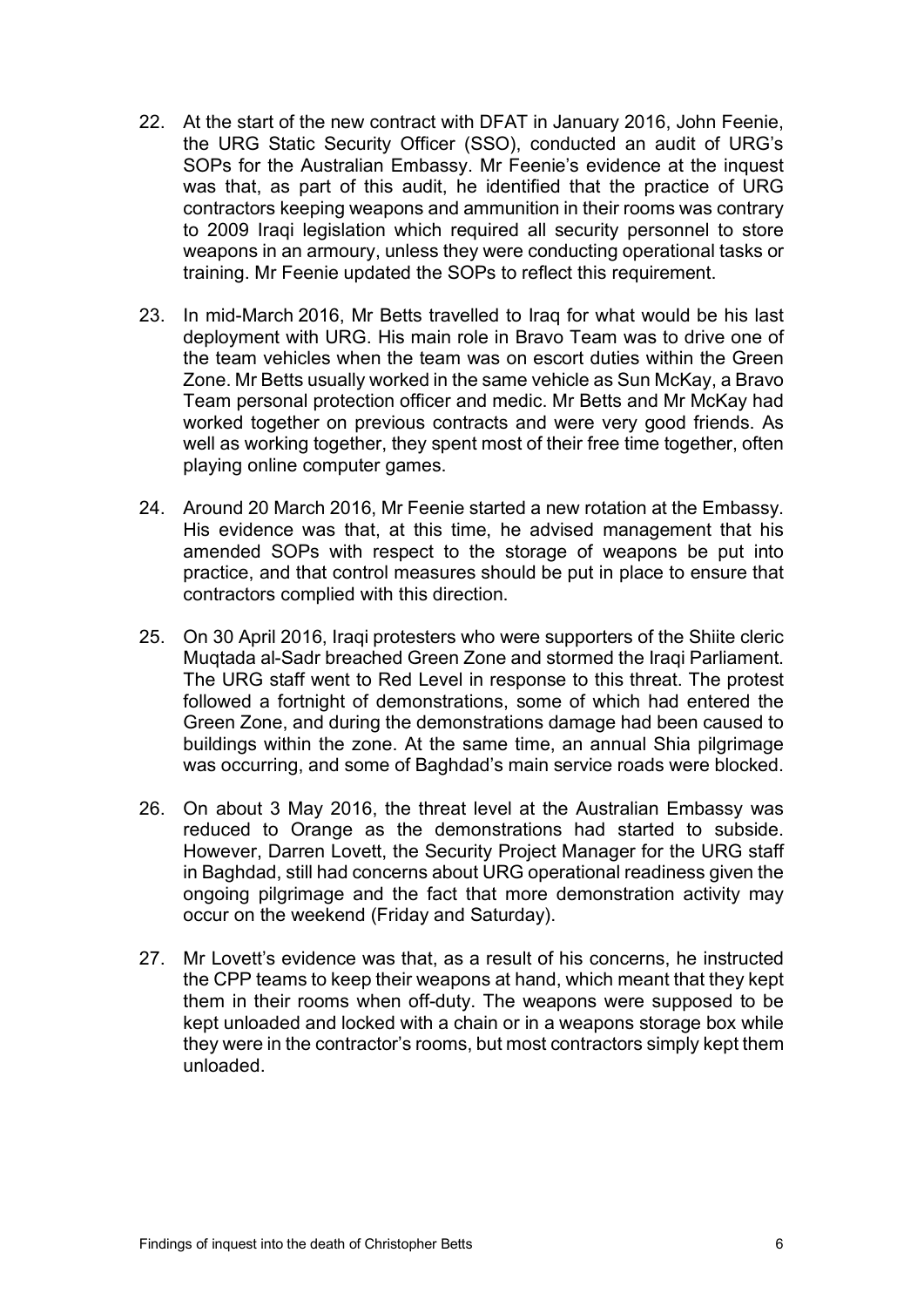## <span id="page-8-0"></span>*Circumstances of death*

- 28. On 11 May 2016, Bravo Team carried out an escort job in the morning and then returned to Carl Hall. Between 3:40pm and 4:32pm Baghdad time (10:40pm and 11:32pm Australian time) Mr Betts and Angela had their daily Skype conversation. They spoke about repairs that needed to be done to their swimming pool and house and friends they planned to have over to dinner. Mr Betts said that he was looking forward to leaving Iraq the next day and coming home on leave. He said that he would call Angela during his stop-over in Dubai.
- 29. After finishing a second escort job later that day, Mr Betts went back to his room at around 8:00pm. Most nights he played Call of Duty on the Xbox with Mr McKay and a member of Charlie Team, Christopher Connolly. They each played in their own rooms and used headsets to talk to each other in real-time as the game was playing. Other URG staff would sometimes join in depending on who was around. That night a number of staff, including Mr Connolly, played but left at various times until only Mr Betts and Mr McKay were left in the game.
- 30. Mr McKay's evidence was that, after Mr Connolly left, he and Mr Betts played a private game for a while. At some stage they stopped playing and Mr Betts came to Mr McKay's room to talk about leave, as they were travelling to Dubai together the next day.
- 31. At around 10:00pm Mr McKay sent a message to a member of Charlie Team, Benjamin Turner, which said "*Come down for a drink*". Mr Turner's evidence was that he received invitations to Mr McKay's room about once a week to meet with Mr McKay and Mr Betts and play X-box or watch movies. He had seen Mr McKay and Mr Betts drinking alcohol in Mr McKay's room on occasion, but not every time he had been there. He understood Mr McKay and Mr Betts to have a reputation for drinking until they had finished a 750ml bottle of spirits once they started.
- 32. When Mr Turner got to Mr McKay's room, Mr McKay and Mr Betts were watching television. The room was dimly lit, with only some Christmas lights on the wall and the reflected light from the television screen. Mr McKay was lying on the bed, and Mr Betts was sitting on the couch. Mr Turner sat in a computer chair near the door.
- 33. Mr Turner's evidence was that while he was in Mr McKay's room that night, he picked up Mr McKay's Glock from a table near the door and saw and felt that the gun had a magazine in it. His evidence was that he had noticed that Mr McKay usually kept his Glock loaded.
- 34. Mr Turner also said that, about 15 minutes after he arrived, Mr McKay asked him if he wanted a drink. Mr McKay and Mr Betts were drinking gin from a clear plastic water bottle on the coffee table. Mr Turner poured himself a shot of gin from the bottle and then mixed it with lemonade. Mr Turner only had one drink, but he saw Mr Betts and Mr McKay top up their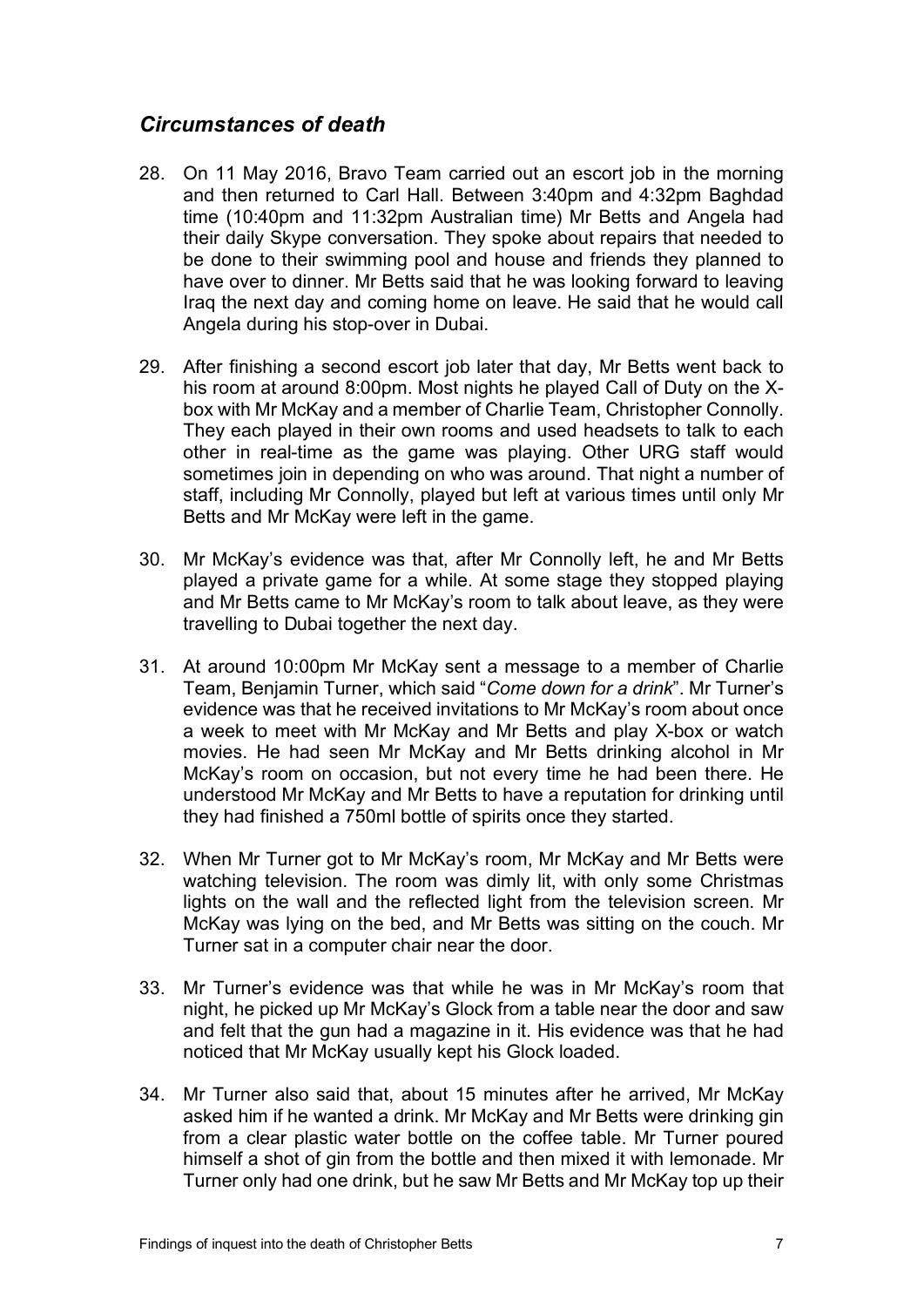drinks with gin once or twice while he was there. They talked about leave and about work. Mr Turner left sometime before midnight. When he asked what Mr Betts and Mr McKay were going to do Mr McKay replied "*we're just going to finish what we have*". When Mr Turner left, he did not consider that either Mr McKay or Mr Betts was intoxicated, or even tipsy.

- 35. Just before 2:30am a gunshot was heard, and Mr McKay banged on Bravo Team Leader Simon Hansen's door and told him that Mr Betts had shot himself. Mr Hansen gave evidence that he followed Mr McKay to his room saw Mr Betts sitting on the couch with his body and head leaning towards his right. Mr Hansen saw Mr McKay check for a pulse on the left side of Mr Betts' neck, and Mr McKay said "he's got a pulse".
- 36. Mr Hansen and Mr McKay moved Mr Betts into the corridor outside Mr McKay's room. William Anderson, the URG clinic nurse, was woken. Mr Anderson gave evidence that he arrived at the scene to see Mr McKay kneeling over Mr Betts and giving his first aid. Mr Anderson thought that Mr McKay appeared hysterical, and kept saying things like "*Why did you do this? What the fuck have you done this for?*" Mr Anderson decided that Mr Betts should be taken to the clinic downstairs, and that Mr McKay should be taken elsewhere as he was too upset to help.
- 37. Efforts to resuscitate Mr Betts continued for the next few hours both at the Embassy and in an ambulance, but he could not be revived. His death was pronounced at 4:50am Iraqi time.
- 38. While Mr Betts was being attended to, Mr Lovett had contacted Anthony Hughes, the DFAT Regional Security Officer, whose responsibilities included the day to day operational management of the URG contract with the Australian Embassy. Mr Hughes came straight to Carl Hall, and began preliminary enquiries into what had occurred.
- 39. On 13 May 2016, Agents from the Australian Federal Police arrived in Iraq to conduct the police investigation into Mr Betts' death.

## <span id="page-9-0"></span>**Results of autopsies**

## <span id="page-9-1"></span>*Iraqi Autopsy*

40. On 4 June 2016, an autopsy was conducted at the Baghdad Diplomatic Support Hospital by Iraqi pathologist, Dr Basheer Shakir Al-Tameeni.<sup>[3](#page-9-2)</sup> The pathologist conducted an external and internal examination of Mr Betts' body, and took blood samples for toxicology testing. The report noted that Mr Betts had suffered a gunshot wound to the head, with two wounds resulting: a larger entrance wound on the right side of the head,

<span id="page-9-2"></span> $3$  On 18 July 2016 a report written in Arabic was provided to the Embassy and translated into English by locally engaged staff. The Iraqi report was signed by a 'medical committee' of three members. The names of the members were not translated. The name of the pathologist Dr Al-Tameeni was provided by DS Freeman in his statement.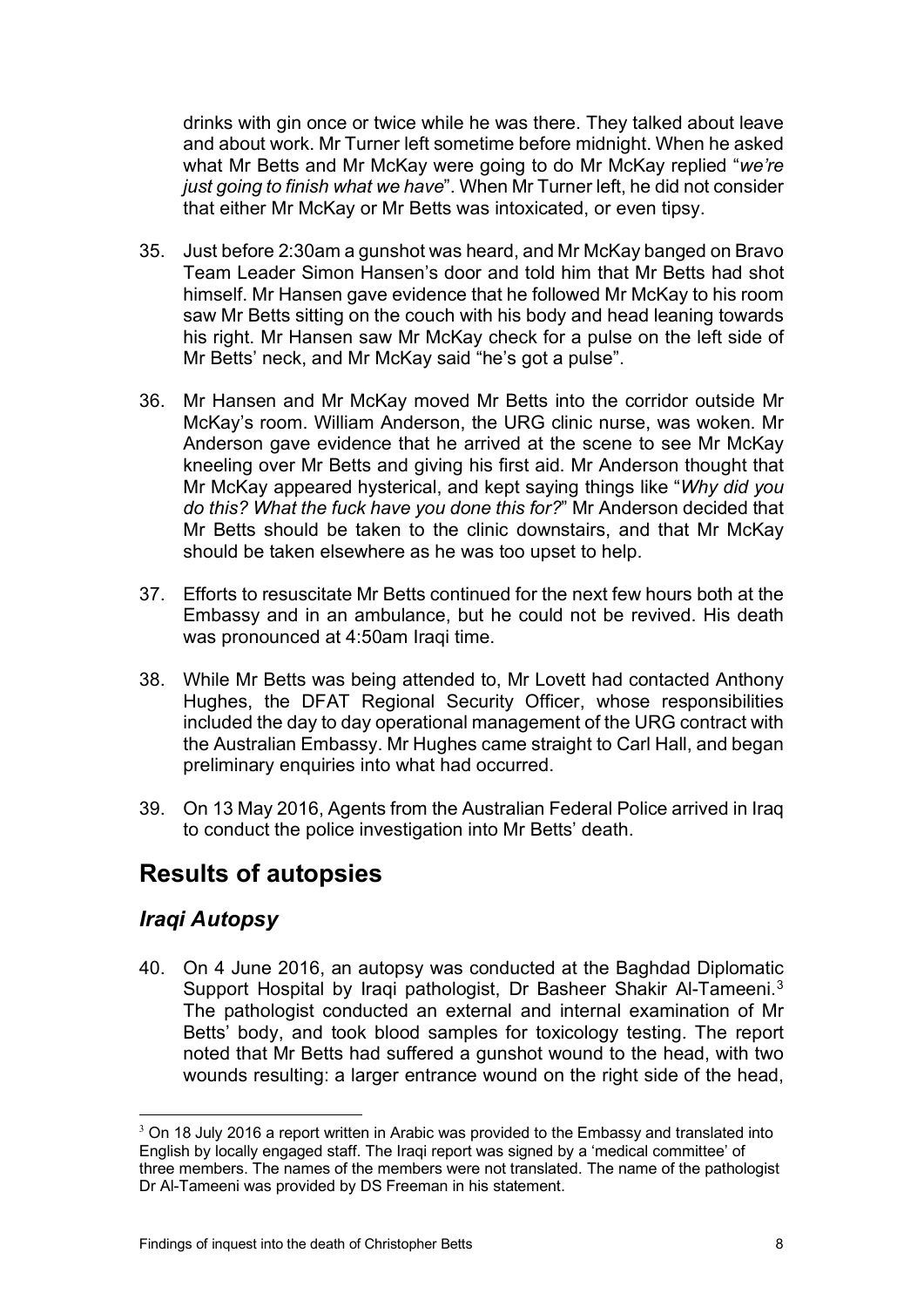and a smaller exit wound on the left side. The pathologist removed the skin around each wound to test for gunshot powder and/or residue.

- 41. The conclusions of the Iraq autopsy report were as follows:
	- *1. It appears from the noticed autopsy description…the reason of the death was the fractions, lacerations and bleeding due to penetrating gunshot in the head.*
	- *2. Distance of the gunshot: the gunshot was done when nozzle was in touch or near to touch Mr Betts' head.*
	- *3. Direction of injury: right left – little, front back - little, bottom above.*
	- *4. Due to shot penetration it would not be possible identify the type of the shot and size of the gun used.*
	- *5. No impact of other hard conditions on other parts of the corpse.*
	- *6. The known chemical poisons and drugs have not been proved to be found in his blood in laboratory.*
	- *7. Blood type is (O) decomposed.*
	- *8. Blood sample contains (180 mg alcohol/100cm<sup>3</sup> ).*
	- 9. *Skin samples contain powder remains*
	- 10. *The hand wipes do not contain powder remains.*

## <span id="page-10-0"></span>*Queensland Autopsy*

- 42. On 14 June 2016, experienced forensic pathologist, Dr Rohan Samarasinghe, conducted a second autopsy on Mr Betts' body after he had been repatriated to Queensland. Dr Samarasinghe conducted an external and full internal examination and a CT scan of the body and requested a neuropathology examination of Mr Betts' brain.
- 43. Dr Samarasinghe was also able to examine photographs of the scene and of Mr Betts' body which were taken before the Iraqi autopsy. He noted that there was a sealed parcel inside the coffin in which Mr Betts was transported, labelled "*Two vials of Chris Betts blood 09:07, 7 June 2016*". Dr Samarasinghe sent these blood samples as well as samples he took from the body himself for toxicology analysis.
- 44. On the basis of the information above as well as the various test and examination results, Dr Samarasinghe found that the cause of death was gunshot wound of the head, and that the entry and exit wounds and trajectory of the bullet were consistent with the findings of the Iraqi autopsy.
- 45. Dr Samarasinghe noted that the toxicology analysis conducted in Iraq "indicated the presence of a significant level of alcohol in [Mr Betts] blood". The toxicology analysis undertaken in Brisbane detected:
	- a. a low level of alcohol (23mg/100mL) in both blood samples transported with the body;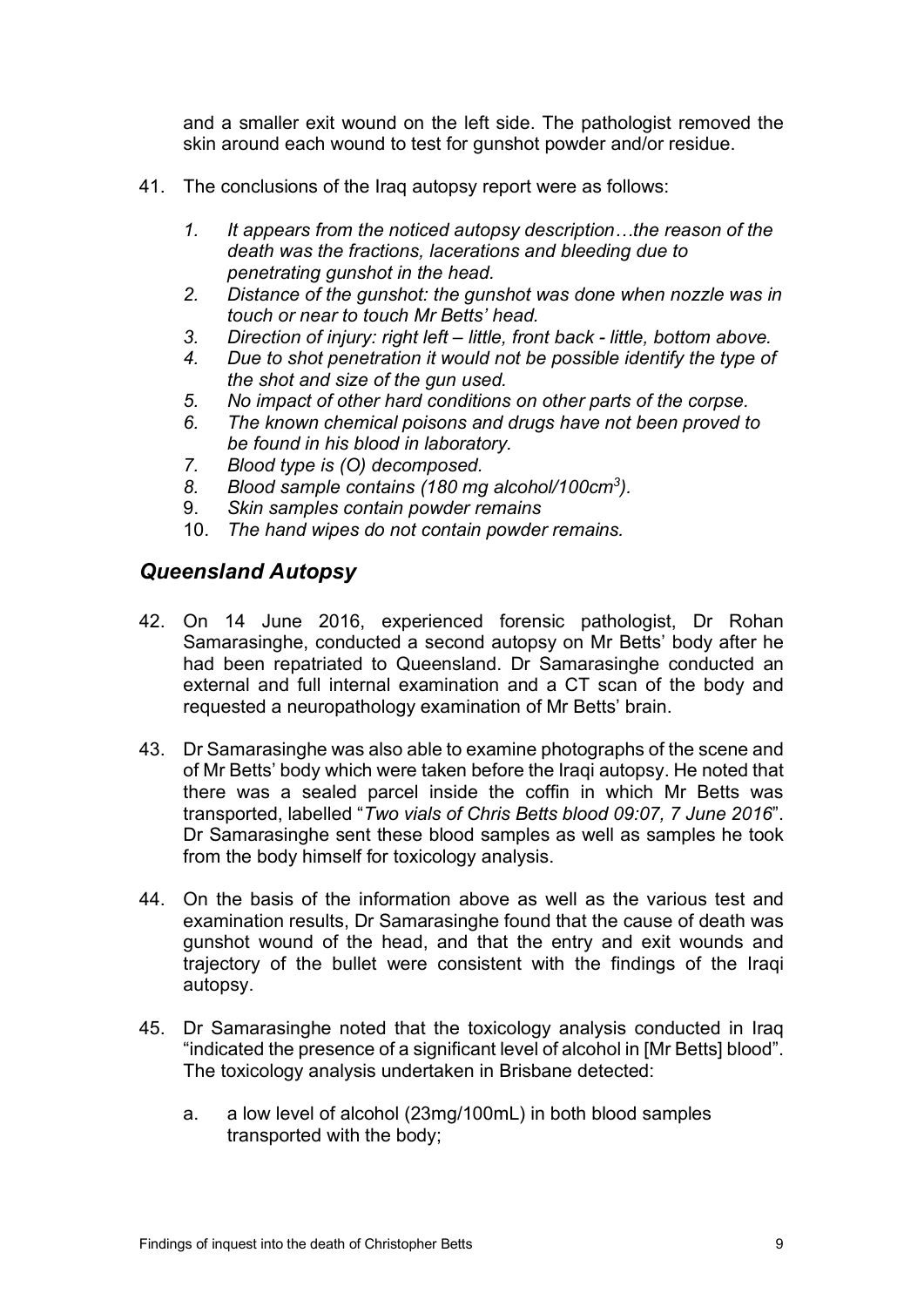- b. a non-toxic level of diazepam in one of the blood samples transported with the body;
- c. the presence of alcohol in the blood and urine samples taken from the body during the Brisbane autopsy, which were higher than the levels detected in the samples transported with the body (consistent with post-mortem generation of alcohol due to the decomposition process); and
- d. non–toxic levels of diazepam, nordiazepam and an anti-histamine in samples taken during the Brisbane autopsy.

## <span id="page-11-0"></span>**The investigation**

- 46. Detective Sergeant William Freeman of the AFP provided his investigation report to the Court report by way of a statement dated 2 November 2016. At the inquest, Detective Sergeant Freeman gave evidence that the AFP investigation was informed by statements and recorded interviews with relevant personnel and with Mr Betts' next of kin. Mr Betts and Mr McKay's medical records were obtained, forensic and ballistics examinations were conducted, and documents and photographs were obtained. An autopsy was conducted in Iraq, and a second autopsy was conducted in Australia after Mr Betts' body was repatriated.
- 47. Detective Sergeant Freeman gave detailed evidence of his investigation at the inquest. He explained to the court that the outcome of his investigation was that the gunshot wound to Mr Betts' head was found to have been self-inflicted, and that there was no evidence of any disturbance or the involvement of a second person.
- 48. In the course of the investigation, Detective Sergeant Freemen conducted two formal interviews with Mr McKay, who was the only witness to the incident which occurred in his room and resulted in Mr Betts' death. Detective Sergeant Freeman told the court that Mr McKay's version of events was consistent with the forensic evidence available.
- 49. The AFP investigation was conducted thoroughly and professionally. I consider that the findings of the investigation were based on welldocumented forensic evidence.

## <span id="page-11-1"></span>**Questions about the circumstances of death**

## <span id="page-11-2"></span>*The evidence of Mr McKay*

50. When formally interviewed by AFP officers five days after Mr Betts' death, Mr McKay said that he and Mr Betts had been alone in Mr McKay's room after Mr Turner left. He said they were talking and watching television. Mr McKay said that he was falling asleep on his bed when he saw Mr Betts get up and move towards the door. He heard the sound of a Glock being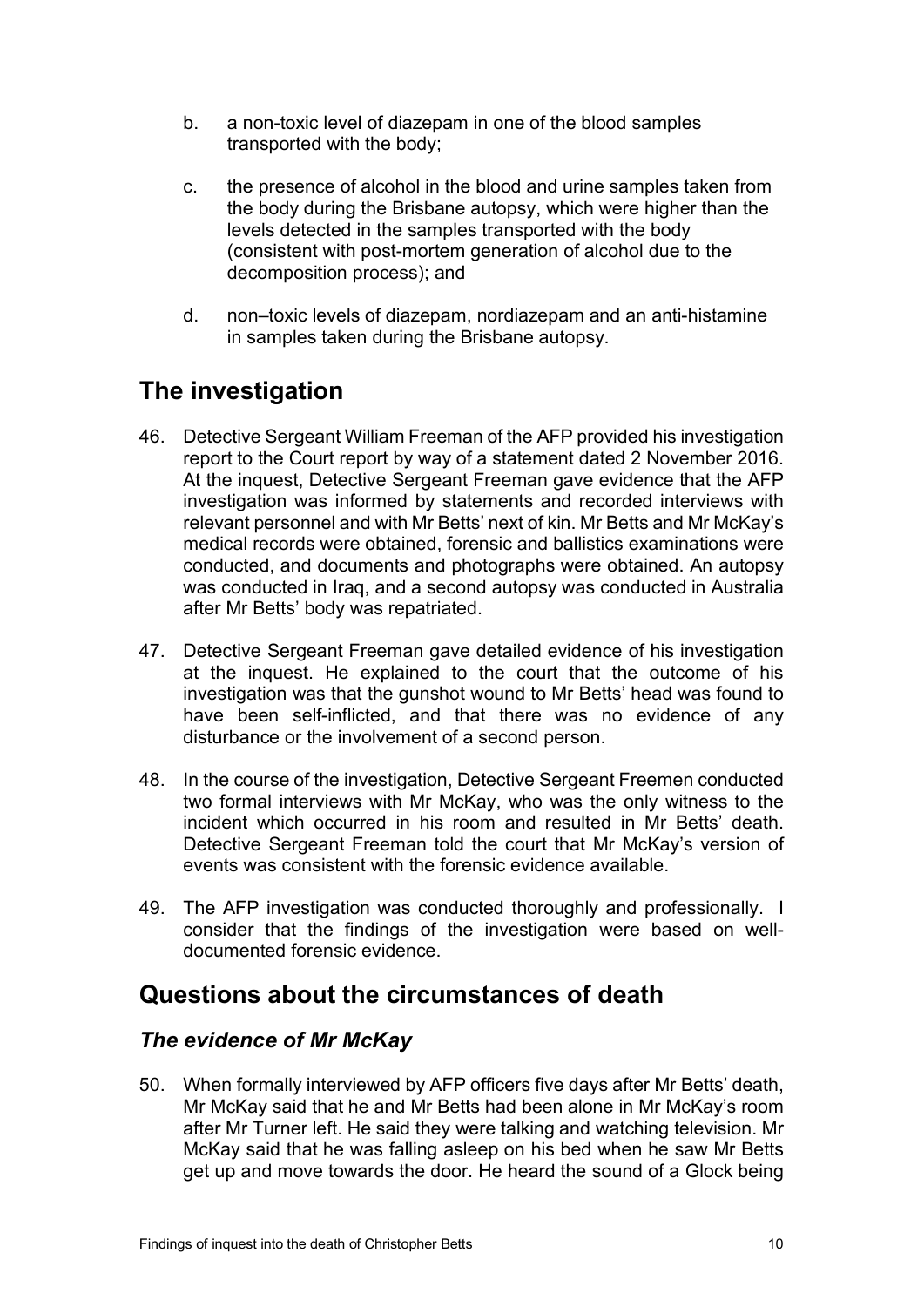actioned, which meant that a bullet had been put into the barrel of the weapon, and the weapon would fire if the trigger was depressed.

51. Mr McKay said that when he heard that sound he sat up and saw Mr Betts with Mr McKay's Glock in his hand. He said that he did not hear the sound of Mr Betts putting the magazine in the Glock. Mr McKay's recollection of what followed, as given to police during his interview, was that:

*At that time I was fully awake, ah, I think I pushed I pushed myself up against the bed, against the wall. I said "what are you doing, put that down. You got one in the spout". He had sat down at that point in time, he didn't look at me so I looked around, and I'm trying to think, his finger wasn't outside the trigger*  guard....I think at that time he had his finger on the trigger. The Glock has a *safety on the trigger, a mechanical safety, that you have to depress. It has a very long trigger pull, I don't know how many pounds, but I'm sure he had taken up the trigger pull with the safety off, so that weapon was in a state ready to fire at a moment's notice. And I think um when I said "you've got one in the spout", I looked around at him and he had it tapped against his head and this is where… I think he said "or is there?". The weapon discharged, I um stand up very quickly, in a state of absolute shock, think I remember yelling 'what the fuck, oh my god, what did you do? What the fuck*'.[4](#page-12-0)

- 52. Mr McKay denied that he and Mr Betts were drinking alcohol on that night. In a follow-up interview conducted by the AFP around six weeks later, Mr McKay said that his memory of the incident was broadly consistent with the version he gave in the walkthrough interview the day afterwards, except that he thought that Mr Betts may also have said "*it's time to play clear or not clear*" (a reference to whether there was a bullet in the barrel of the weapon) before he put the gun to his head.
- 53. At the second interview, Mr McKay said that he now thought Mr Betts may have been drinking that night but was not intoxicated. He said that he distinctly recalled that there was no magazine in his gun that night. He remembered Mr Turner handling his weapon and that he told Mr Turner to put it down. He also told police that when he had spoken to them in the first interview, he was sure Mr Betts' death was not a suicide, but he had been thinking about it constantly since, and Mr Betts knew there was a round in the spout and he had his finger on the trigger. Mr McKay said he now thought that it might have been deliberate because Mr Betts knew better than to muck around with weapons like that.
- 54. During his evidence at the inquest, Mr McKay admitted that he was also drinking earlier in the night, but said that he stopped at around 7:00pm. He said that his drink of choice was scotch which he brought into the Embassy in Listerine bottles. Under cross-examination, he said that he usually kept a magazine in his Glock when it was in his room, because that was what all the contractors did in order to be prepared. In response to subsequent questioning, he said that it had not been loaded earlier in the night, but that he loaded it later to have it in readiness for the job the

<span id="page-12-0"></span><sup>4</sup> Exhibit L3: MCKAY, Sun – Video of Room 213 Walkthrough Redacted, 16:00.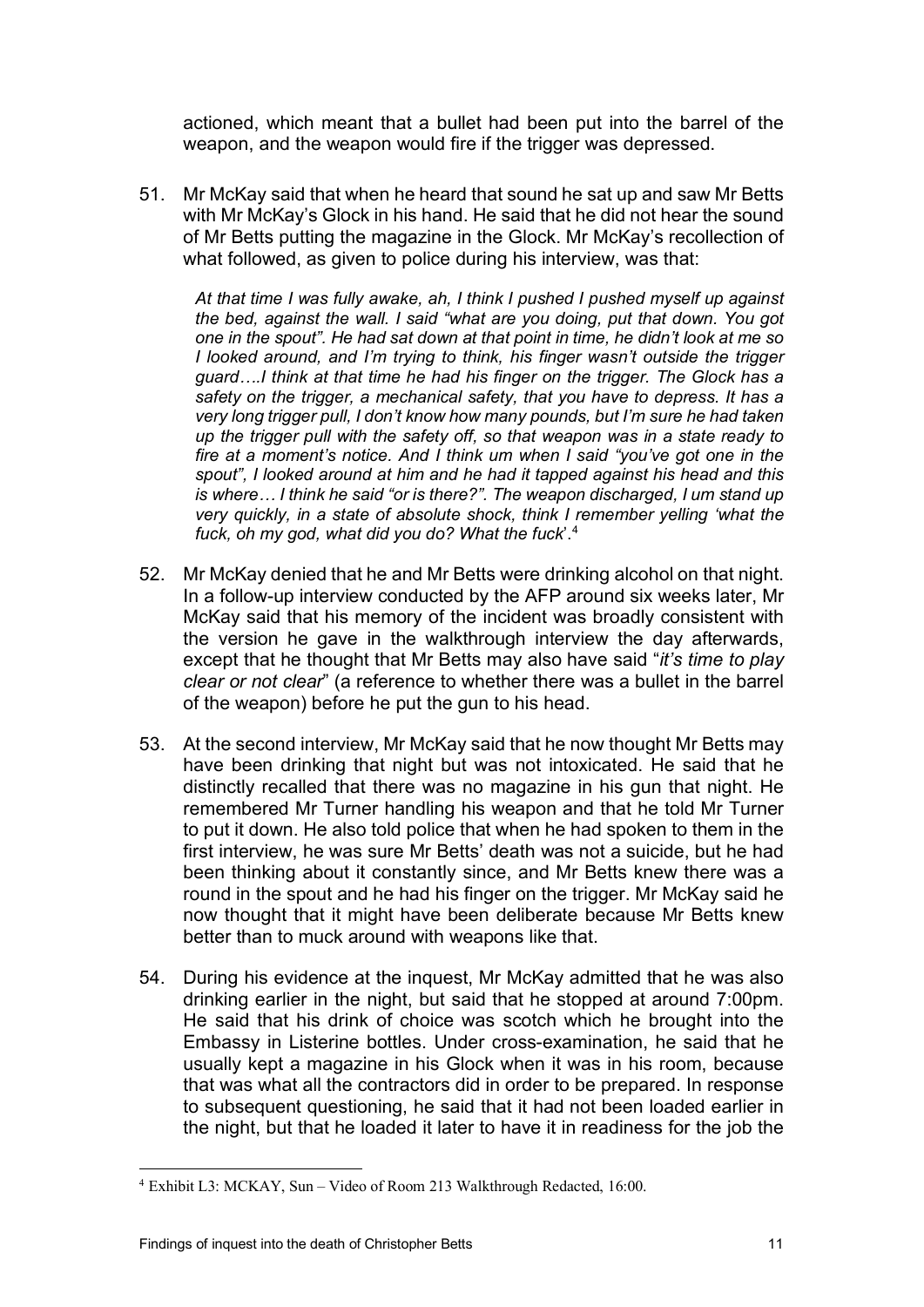following morning. When asked why he had told the AFP previously that there was no magazine in the Glock, he said that he had been confused.

55. Counsel for Mr Betts' family made it clear during cross-examination that Mr Betts' family do not think that Mr McKay did anything deliberate which may have caused Mr Betts' death. The significant inconsistencies in Mr McKay's evidence nonetheless make it difficult for me to determine exactly what happened in Mr McKay's room, and why it happened. I accept that Mr McKay has been profoundly affected by the death of his friend.

### *Alcohol*

- 56. Mr McKay was not breathalysed by URG following the incident. Although the AFP investigators recorded that there were various water bottles in Mr McKay's room and in his rubbish bin, and that there were two coffee mugs on his coffee table with "*unknown residue observed in the bottom*" [5,](#page-13-0) none of the bottles or the residue in the coffee mugs were examined to see if they contained alcohol. Post-mortem blood taken from Mr Betts confirmed that there was alcohol in his blood stream at the time of his death.
- 57. During the inquest considerable evidence was given by witnesses about alcohol use by URG contractors in general, and on the night of Mr Betts' death. Various witnesses gave evidence that they either saw, concluded, or assumed that both Mr McKay and Mr Betts were drinking that night. Mr Turner's evidence is of particular importance. He informed the court that he had been in Mr McKay's room up until about midnight and had been drinking gin and lemonade with Mr Betts and Mr McKay. He also gave evidence that he saw both Mr Betts and Mr McKay drinking as well.
- 58. Mr Turner's evidence is supported by Mr Flower, who gave evidence that, immediately after Mr Betts was shot, he was attending to Mr McKay who smelt strongly of alcohol. Mr Flower's evidence was that Mr McKay appeared "hammered". Mr Connolly also gave evidence that he smelled alcohol on Mr McKay and said that he could tell straight away that Mr McKay was drunk.
- 59. As noted above, Mr McKay's evidence during the inquest was that he had been drinking earlier in the evening. When examined by his own representative, he said that he had had six or seven drinks, then stopped at 7:00pm and drank water. Even if it is accepted that Mr McKay stopped drinking at this time, he likely had a significant amount of alcohol in his system. He also admitted to self-medicating with other prescription medication. Given the inconsistencies in Mr McKay's evidence, I have preferred the evidence of the other witnesses that indicates that Mr McKay continued to consume gin or other alcohol late into the night.

<span id="page-13-0"></span><sup>5</sup> Exhibit B29: Statement of CSI Sloane HAMILTON, Annexure 1, para 3.18.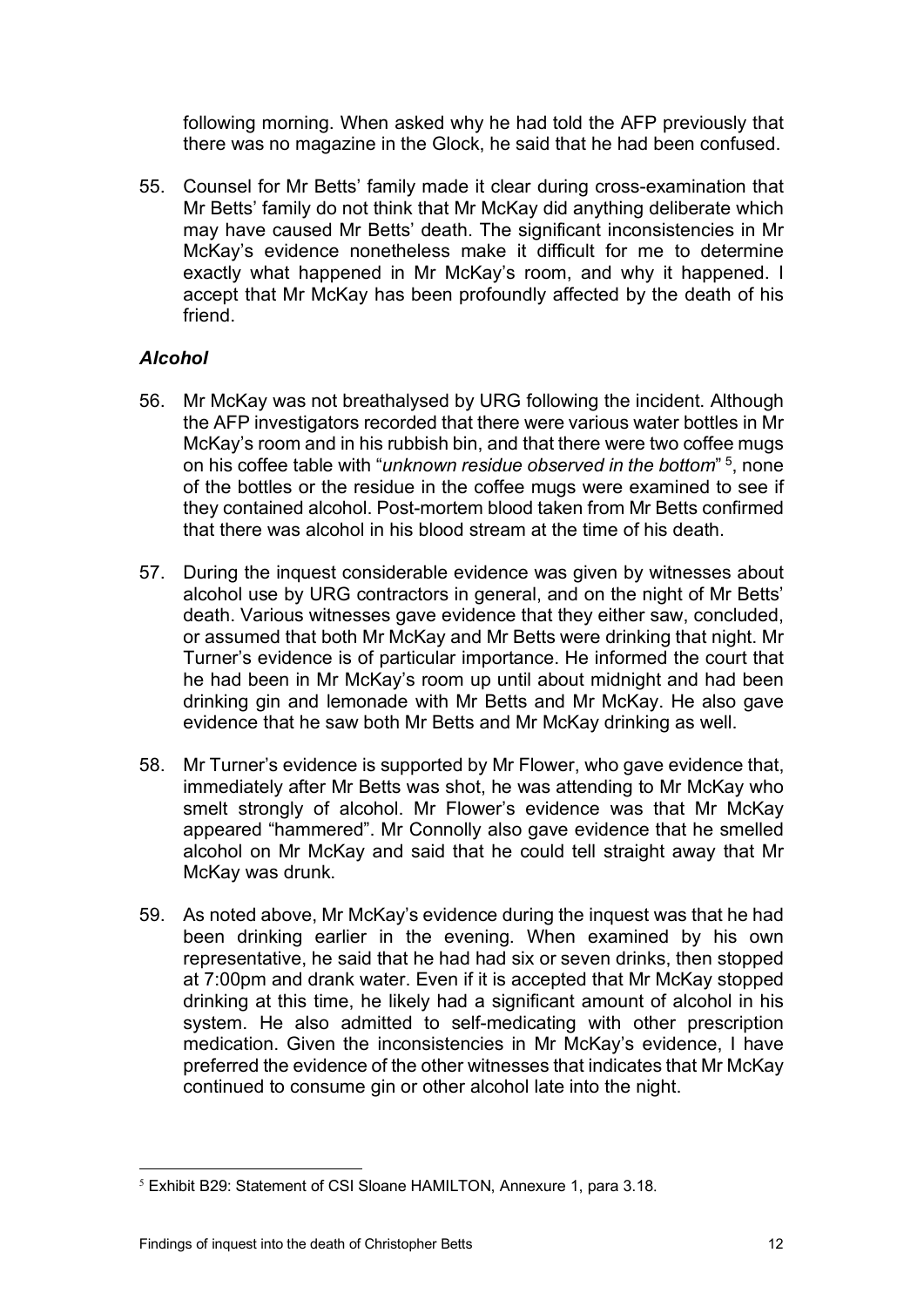60. It is likely that both Mr Betts and Mr McKay had been drinking for much of the night of Mr Betts' death.

#### *State of the Glock*

- 61. Mr Turner's evidence was also important in relation to the state of Mr McKay's Glock. Mr Turner told the court that when he came into Mr McKay's room earlier in the night he picked up Mr McKay's Glock from the table and found it to have a magazine in the well. Mr Turner said that this did not surprise him, as he had previously noticed that Mr McKay kept his weapons loaded, and that Mr McKay had told him "*that's how I roll*".
- 62. In his evidence at the inquest Mr McKay admitted that he probably put a magazine in the gun at some stage that night. Although he seems confused about when this might have happened, Mr McKay readily admitted during the inquest that he often kept his weapon with a magazine in it, and always went to sleep with his Glock ready with a magazine in it.
- 63. Mr McKay also gave evidence that he kept dummy rounds in his room, and that it was possible that there were some loose on his table near the Glock. It was suggested to Mr McKay during cross-examination that he and Mr Betts were doing weapons drills with the Glock using dummy rounds earlier that night, and that Mr Betts may have assumed, when he picked up the weapon later, that it held dummy rounds rather than live rounds. Mr McKay denied that they had been doing drills that night, but said that he frequently did drills with the weapon using dummy rounds.
- 64. Based on Mr McKay's admissions, I conclude that Mr McKay's Glock had a loaded magazine in it when Mr Betts picked it up just before his death.

### <span id="page-14-0"></span>*Allegations of irresponsible weapons-handling*

- 65. There was considerable evidence given at the inquest by witnesses who knew Mr Betts and Mr McKay, such as Mr Turner, O'Keefe and Mr Duncan. Those witnesses believed that Mr McKay was responsible for Mr Betts' death. They based this theory on their knowledge of Mr McKay as a person who often displayed irresponsible behaviour while handling weapons. With one exception, all of these witnesses said that if Mr McKay did fire at Mr Betts it would have been by accident, and not deliberately.
- 66. Mr McKay denied that he would ever handle his weapons irresponsibly. He admitted performing various drills with high frequency as be believed a high level of competency required 10,000 hours of rehearsal. He told the court that he would, for instance, never point his weapon at any one and dry fire or point a weapon at someone while there was a live round in the chamber. Both of those were circumstances specifically alleged by other witnesses.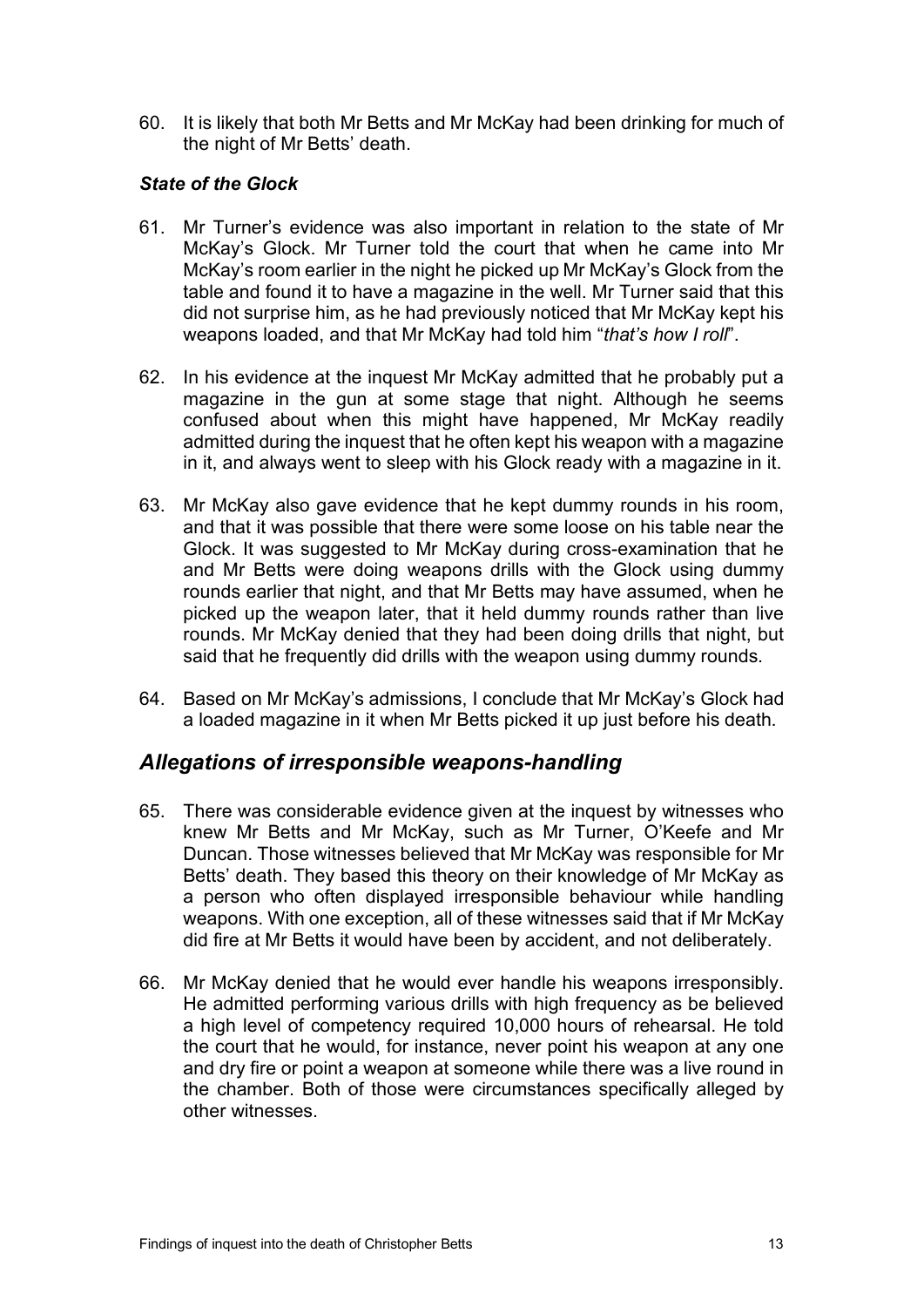- [6](#page-15-0)7. Although he was a self-professed weapons expert<sup>6</sup>, I found that Mr McKay was not a reliable witness and his evidence in this respect cannot be relied on, having regard to the sheer volume of contrary and credible evidence given by witnesses in this inquest.
- 68. Mr McKay has a long history of mishandling or skylarking with his weapons. However, any theory that it was Mr McKay who discharged the weapon and caused Mr Betts' death was not supported by the forensic evidence.

#### *Forensic Evidence*

- 69. Forensic evidence obtained by the AFP demonstrated that it was Mr Betts who fired the shot from the Glock that caused his death. Detective Sergeant Freeman gave evidence about the reports of three AFP forensic officers on which he based this conclusion:
	- a. Ballistics expert, Christopher Pieterse, examined Mr Betts' wounds and determined that the wound on the right-hand side was the entry wound. This was consistent with Mr Betts having been right-handed. Mr Pieterse also took measurements of the bullet hole on the wall and determined that the angle and trajectory of the shot was consistent with Mr Betts having been seated on the couch when the Glock was fired;
	- b. Crime Scene Examiner, Sloane Hamilton, examined the blood spatter in the room and determined that it was consistent with Mr Pieterse's analysis of the scene. Importantly, there was no 'shadowing' of the blood splatter which would suggest the presence of another person on the side that the weapon was fired.
	- c. Senior Forensic Biologist, Ayesha Seymour, provided a report to the AFP of her analysis of DNA swabs taken from the Glock. In layman's terms, Mr Betts' DNA was found on the butt, slide, barrel and trigger of the Glock, as well as on a fired cartridge. Detective Sergeant Freeman gave evidence that the DNA found on the barrel was of significance because it showed that the Glock must have been very close to Mr Betts' head at the time it was fired, as this part of the barrel was only exposed when the weapon was fired.
- 70. Detective Sergeant Freeman's evidence was that the AFP considered all possible scenarios during the course of the investigation, including the possibility that Mr McKay discharged the weapon. Detective Sergeant Freeman's conclusion was not altered by the evidence of the witnesses who believed that Mr McKay had caused the death.

<span id="page-15-0"></span><sup>6</sup> Referring to other contractors, he told the inquest "*I was good, they were average".*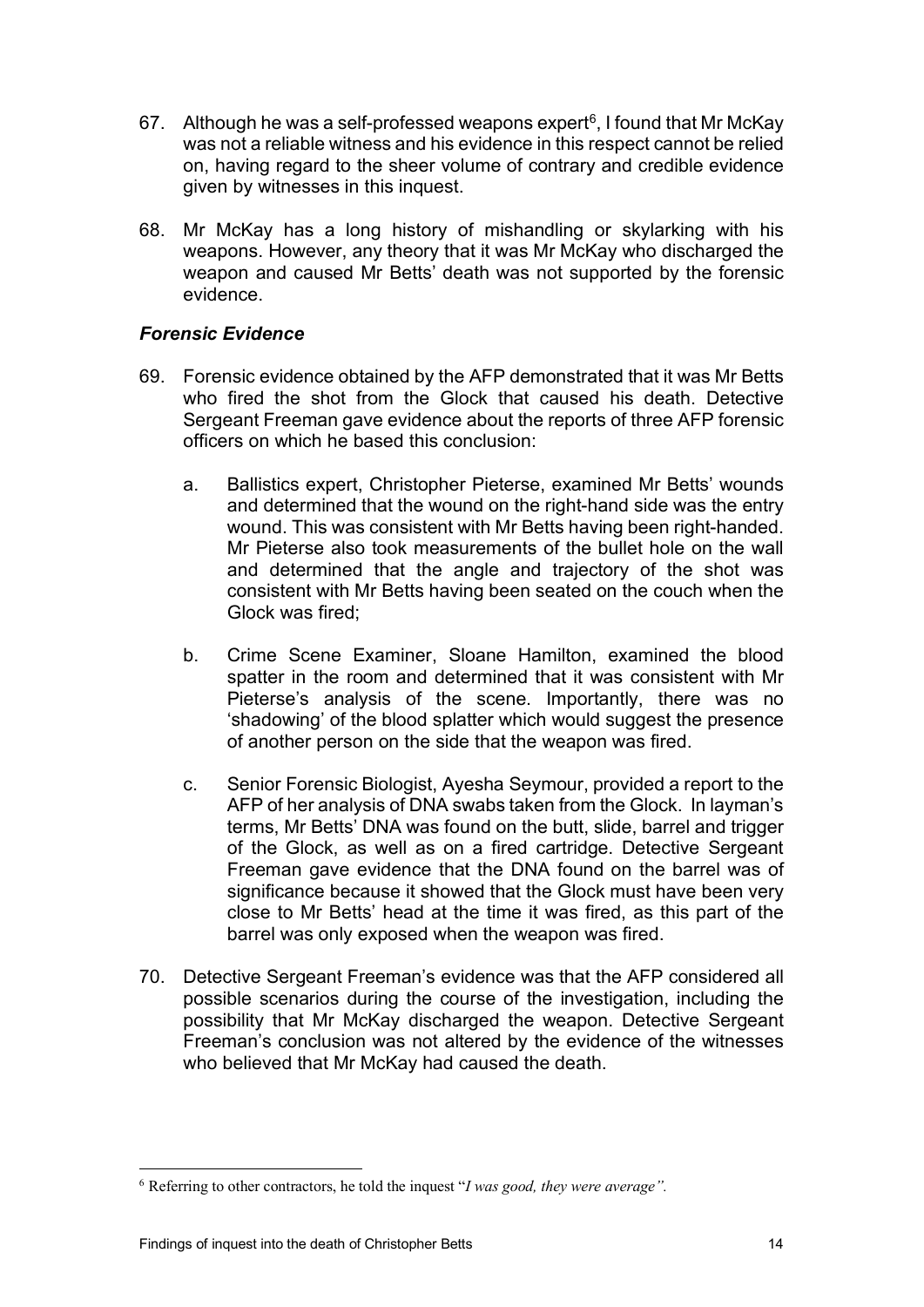## <span id="page-16-0"></span>*Intent*

- 71. Mr and Mrs Betts do not believe that their son would have deliberately taken his own life. This view was repeated by every witness who knew Mr Betts. In respect of Mr Betts' mental state, his colleagues say they had never seen any signs of depression, and that he had been looking forward to going on leave and seeing his wife and family.
- 72. Detective Sergeant Freeman's evidence was that Mr Betts' financial situation was not of concern. The court had the benefit of a statement from Mr Betts' overseas bank account, into which his URG salary was paid. That showed he had sufficient funds to live comfortably and cover his mortgage repayments. Mr Betts's civilian and ADF medical records also suggested no history of depression or other mental illness.
- 73. Counsel for the family suggested to Mr McKay that Mr Betts may have thought that there were dummy rounds in Mr McKay's Glock. As already noted, Mr McKay denied that he and Mr Betts were doing drills that night and denied that there were dummy rounds in the Glock. Mr McKay told AFP officers during his second interview that he and Mr Betts had, at times, done pistol drills where the weapon was placed against the head, and it was not known what state the weapon was in. He said this was what the reference to "*clear or not clear*" was. At inquest, Mr McKay insisted that he would never use live rounds during a drill.
- 74. While this was possible, there is insufficient evidence to determine exactly what happened in Mr McKay's room on the night of Mr Betts' death. On the evidence available, I have concluded that Mr McKay's Glock was loaded by him consistent with his usual practice. I conclude that he and Mr Betts had been drinking, that Mr Betts picked up Mr McKay's Glock, and that the barrel was against his head when it was discharged.
- 75. I am unable to determine exactly how this happened, or why. However, I conclude that it is most likely to have been a tragic accident which occurred while Mr Betts and Mr McKay were significantly affected by alcohol they consumed as they were discussing plans to return to Australia the next day.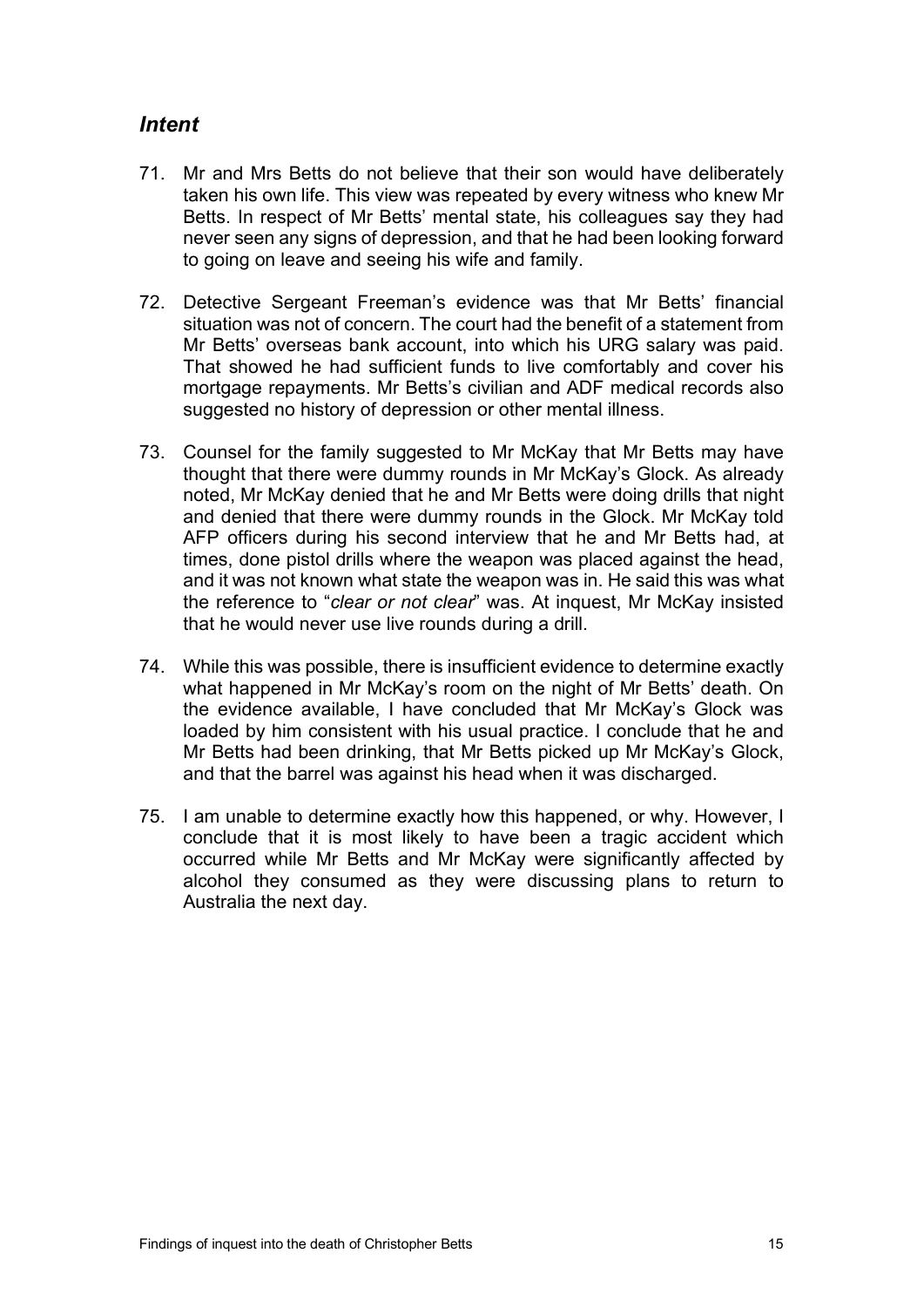## <span id="page-17-0"></span>**Conclusions on inquest issues**

## <span id="page-17-1"></span>*Whether URG had appropriate SOPs in place at the time of the death*

- 76. Mr Betts had returned to work for URG in late 2015, on a three-month probationary period. Shortly after satisfactorily completing his probation, he signed a new standard form contract to work for URG in Iraq, on 8 December 2015.
- 77. On 1 January 2016, URG commenced a new three-year contract with DFAT to provide security services at the Australian Embassy compound. The court heard evidence that URG had SOPs which applied to their operations. These were 'living' policies and procedures which were updated and amended as considered necessary and, in combination with the specific conditions outlined in the employee standard contract, governed working conditions for URG staff.
- 78. Two versions of these SOPs were tendered, one which was current before Mr Betts' death, and one which had been amended following Mr Betts' death.

#### *Standard Operating Procedures and Contract Conditions*

79. The URG SOPs which were provided to DFAT by URG before Mr Betts' death were referred to as the 'April' version of the SOPs. Ralph Gilmour, a URG Security Project Manager (SPM), gave evidence that he was responsible for drafting, reviewing and amending the SOPs for the approval of upper management while he was in the role of SPM, which was until mid-January 2016.

#### *Weapons security*

- 80. Mr Gilmour's evidence was that, when he commenced at URG in 2013, contractors were issued their weapons at the start of each four week deployment, and kept the weapons in their rooms for the duration.
- 81. As noted above, in early 2016 Mr John Feenie, the URG SSO, was tasked with conducting an audit after the new contract was entered into. He identified that the practice of URG contractors keeping weapons and ammunition in their rooms was contrary to 2009 Iraqi legislation, and updated the SOPs to bring them into line with this legislation. This required CPP personnel to sign their weapons out at the beginning of each shift, and in again at the end. Accordingly, the April SOPs set out, at SOP 5.1 (Weapons and Ammunition Security), the following requirements for the use of the Glock side arm by security contractors:

#### *WEAPONS SECURITY*

*Unity weapons are to be stored within the following areas only:*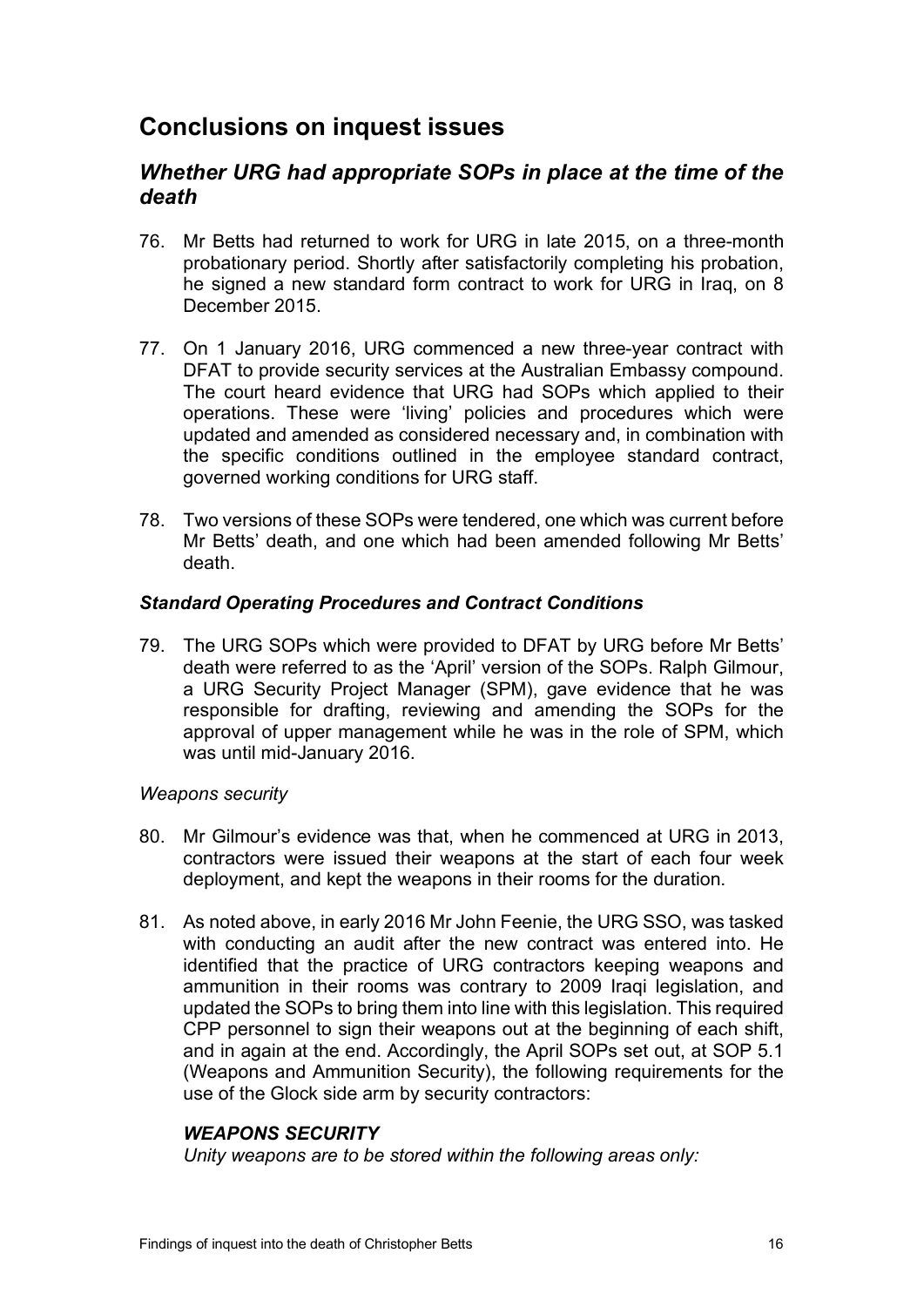*Armoury: All personnel are to secure weapons within the Unity Armoury at the completion of the last operational task of the day. The Unity Armoury is an approved, solid core, single point of entry room that is cipher locked.* 

*[Storage relevant to Static Security Groups]…..*

#### *AMUNITION SECURITY* (

*Unity ammunition is to be stored within the following three areas only:*

*Magazine: All excess and unallocated ammunition is to be secured within the Unity magazine. The Unity Magazine is an approved, solid core, single point of entry room that is cipher locked.*

*[Personal Security Detail (PSD)] and Support Staff: "First Line" ammunition contained within applicable weapon magazines and secured within personal equipment (PPE or Go Bags). Each Team Leader is to secure and additional first line within their Team Office.*

*[Storage relevant to Static Security Groups]…..*

#### *SIGNING FOR WEAPONS*

*Weapons and their Ministry of Interior (MoI) weapons cards are to be issued, signed and accounted for using the following procedure:*

#### *PSD and Support Staff:*

- *All PSD individual/team weapons are to be stored in the Unity armoury;*
- *At the completion of the evening operational brief Team leaders and support staff requiring weapons for the following day are to book a time to sign out weapons from the armoury with the SSM [the Static Security Officer (SSO) or the SPM if neither of these officers is available];*

*….*

*[Signing relevant to Static Security Groups]…..*

#### *WEAPONS ACCOUNTABILITY*

*Each time the Armoury is opened and weapons are withdrawn or returned the Unity sign in/out sheet with individual weapon numbers is to be signed. This document is to be held and maintained by the SSM and Support Staff, and provided on request to DFAT, and weekly to Unity [Country Management Team (CMT)].…*

*A weekly weapons and weapon card serial number check is to be conducted project wide on a Friday. The results for the weapon and serial number checks are to be scanned and sent to the Unity [CMT] and Unity Security Director as part of the weekly reporting "battle rhythm".*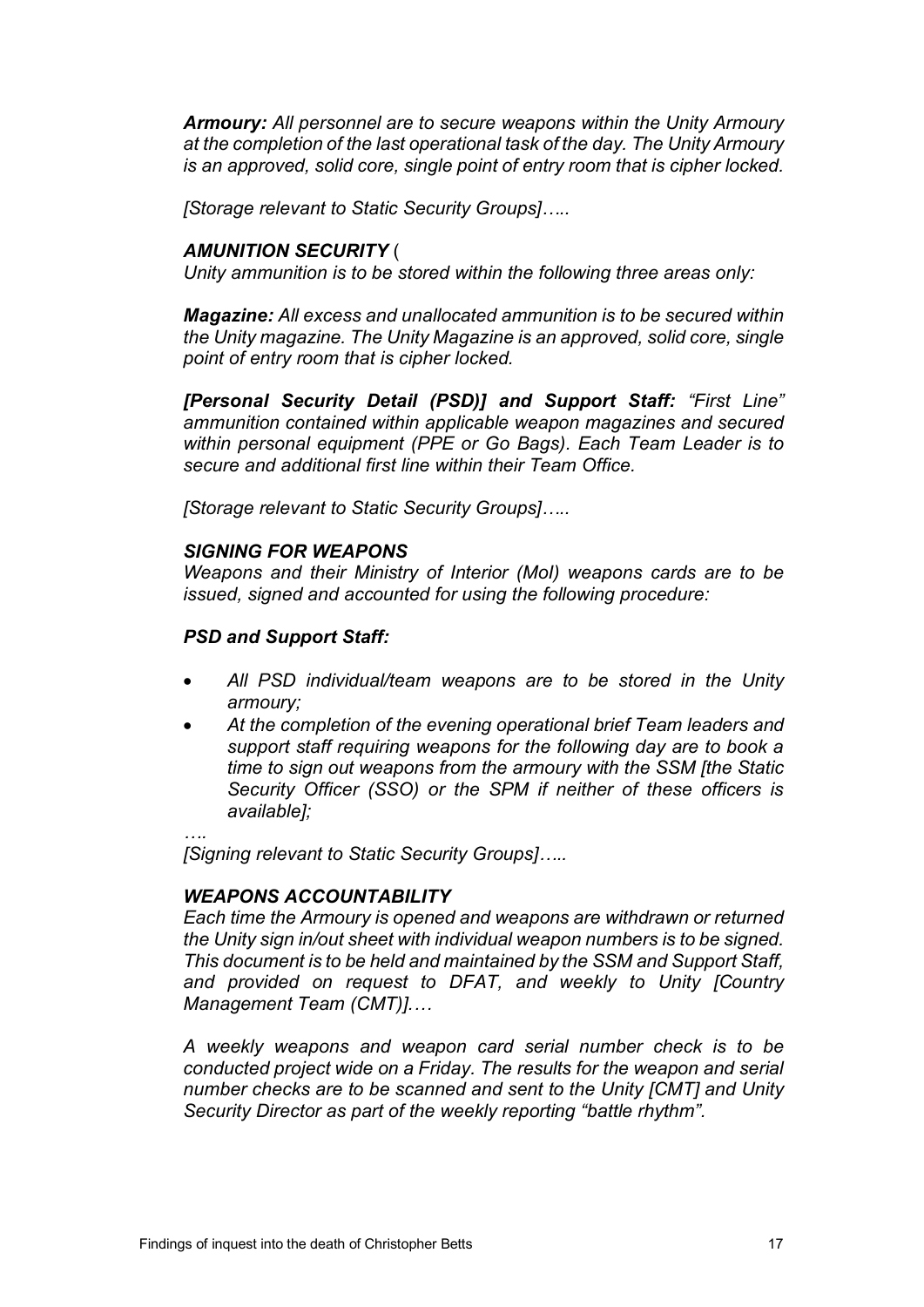*The SPM will randomly nominate a senior person from the project to carry out the weekly weapon checks. The current account holder for the Unity weapons systems is the SSM. To ensure integrity of this procedure the SSM is not to be chosen to conduct the weekly weapon and serial number check.*

- 82. Mr Feenie's evidence was that, although this SOP required that the weapons sign in/out sheets checks were to be provided to the URG Country Management Team (CMT) each week, this did not happen on a regular basis while he was at URG. He also advised that he could not recall DFAT requesting to see the sheets very often, if at all.
- 83. Mr Feenie's evidence was that SOP 2.1 (Operational Security and Communication Security) was also drafted as part of his review, and provided that:

#### *Weapons and Ammunition*

*All Unity staff are personally responsible for the security of any weapon and ammunition issued to them. Under no circumstances is any weapon or ammunition to be left unattended unless secured in an appropriate manner. It is the responsibility of the SPM/OPSM/Spt Svc Mgr to ensure that arms, ammunition and explosives are correctly protected to prevent loss or theft. All weapons and ammunition not issued to individuals are to be stored in the Unity Armoury and Magazine respectively. When not on the signature of Individuals Arms and ammunition must be stored in one of the following:*

- *Padlocked to a fixed bracket or lockable container attached to the floor/wall;*
- *Armouries and ammunition stores that have been approved by SPM/[Operations Manager (OPSM)];*
- *Under permanent supervision within a permanently manned location, e.g. and Ops Room or ACP.*
- 84. Mr Feenie explained that, once weapons were taken inside the Embassy Compound by contractors, there were policies as to where and when the weapons could be loaded. His evidence was that, although SOP 4.2 (Static Security Officers) was drafted for use by the SSOs, the same policies applied to the CPP teams if they had their weapons inside the Embassy Compound:

### *DOWR/WEAPON AND AMMUNITION DIRECTIVES* (

- > *The following details the Degree Of Weapon Readiness (DOWR) for each position and location within the Embassy and other areas of responsibility:*
- > *All positions within the ECP 'load'*
- > *All positions within the Embassy compound "Unload" …*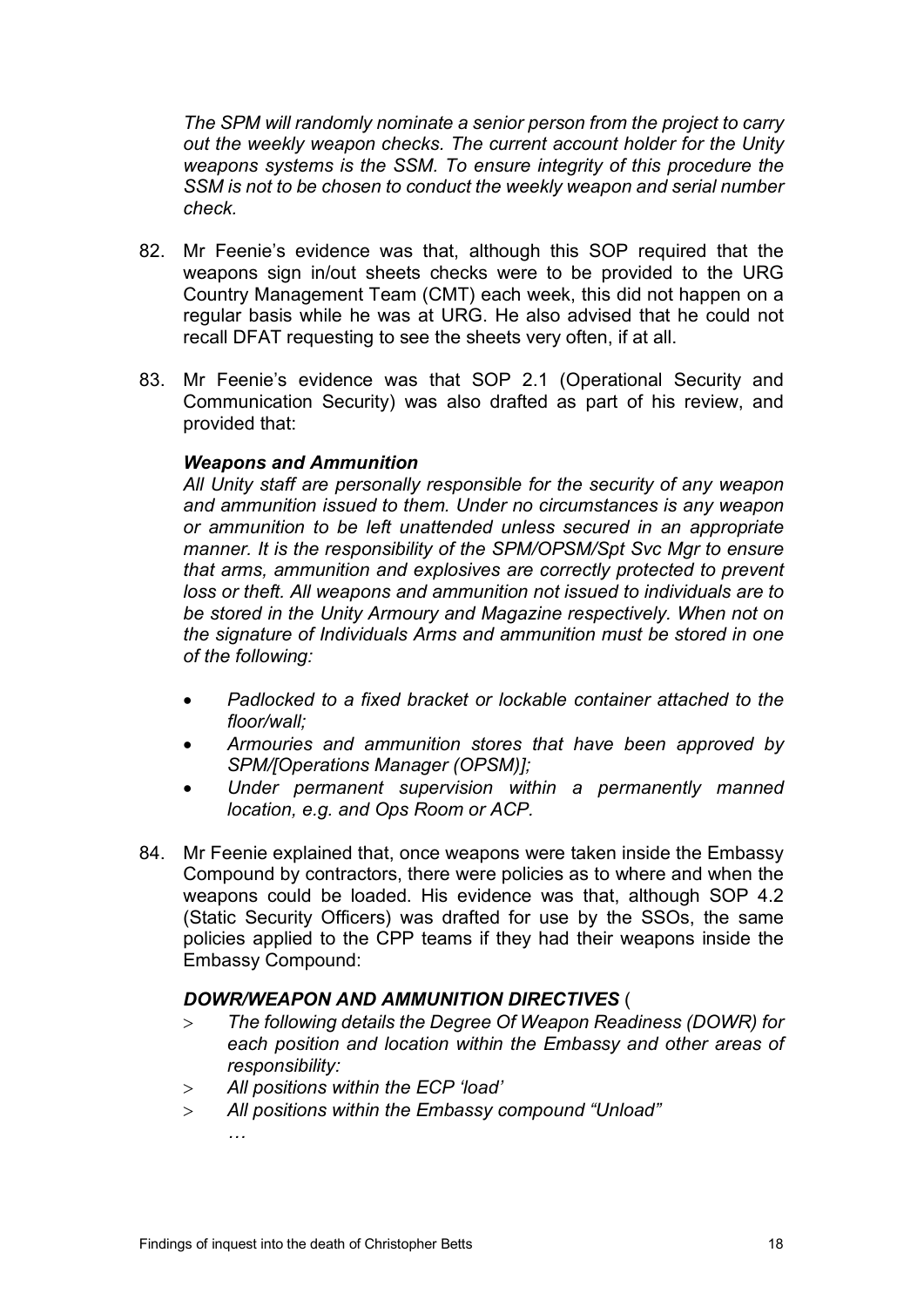#### *WEAPONS & AMUNITION*

- *5. Unless reacting to an incident, no loaded weapons are to be taken into buildings. All weapon unloading is to take place at/in loading bay*
- *6. All load/unload procedures are to be carried out in the presence of another member of the security staff*
- *….*

*…*

85. Mr Lovett gave evidence that he had been involved with Mr Feenie in the drafting of the new weapons security parts of the SOPS and was aware of their contents.

### *Drug and alcohol policy*

- 86. Mr Gilmour's evidence was that when he commenced work with URG in 2013 contractors were allowed a '2 can ration' of beer on special occasions such as Christmas Day and Anzac Day. He brought this up with the Embassy and URG management shortly after he started and gave advice that he did not think it was appropriate. His evidence was that, from that point on, contractors were made aware of the dry contract clauses in their contract, and no alcohol was allowed at any time.
- 87. Mr Gilmour said that there was no actual enforcement of these conditions, beyond contractors being sacked if they were caught drinking. He told the court that he was aware that URG was bringing in a drug and alcohol testing regime, but that this was still under development when he left in mid-January 2016.
- 88. Mr Lovett's evidence was that, at the time of Mr Betts' death, the drug and alcohol policy was addressed in the contracts signed by each contractor upon their employment. The URG contracts required, at Clauses 2.5 and 2.6, that:

*Contractor hereby confirms that they are not using and will not use during their contract: (i) any prescription drug that might adversely impact Contractor's ability to perform their duties; or (ii) any illegal or controlled substance.*

*Further, Contractor shall not: (i) consume alcoholic beverages or take illegal drugs on Unity premises or in any environment where representing Unity; or (ii) report to work under the influence of drugs or alcohol. For the avoidance of doubt, Unity's policy is to engage a work force free from alcohol or other substance addiction. If Contractor violates this policy they will be subject to strong disciplinary action, up to and including, immediate termination at Unity's discretion.*[7](#page-20-0)

<span id="page-20-0"></span><sup>&</sup>lt;sup>7</sup> Exhibit D1: Chris Betts Signed Contract 2016, p 1 and Exhibit D41: GLASSFORD, Craig – Employment Contract, p 3.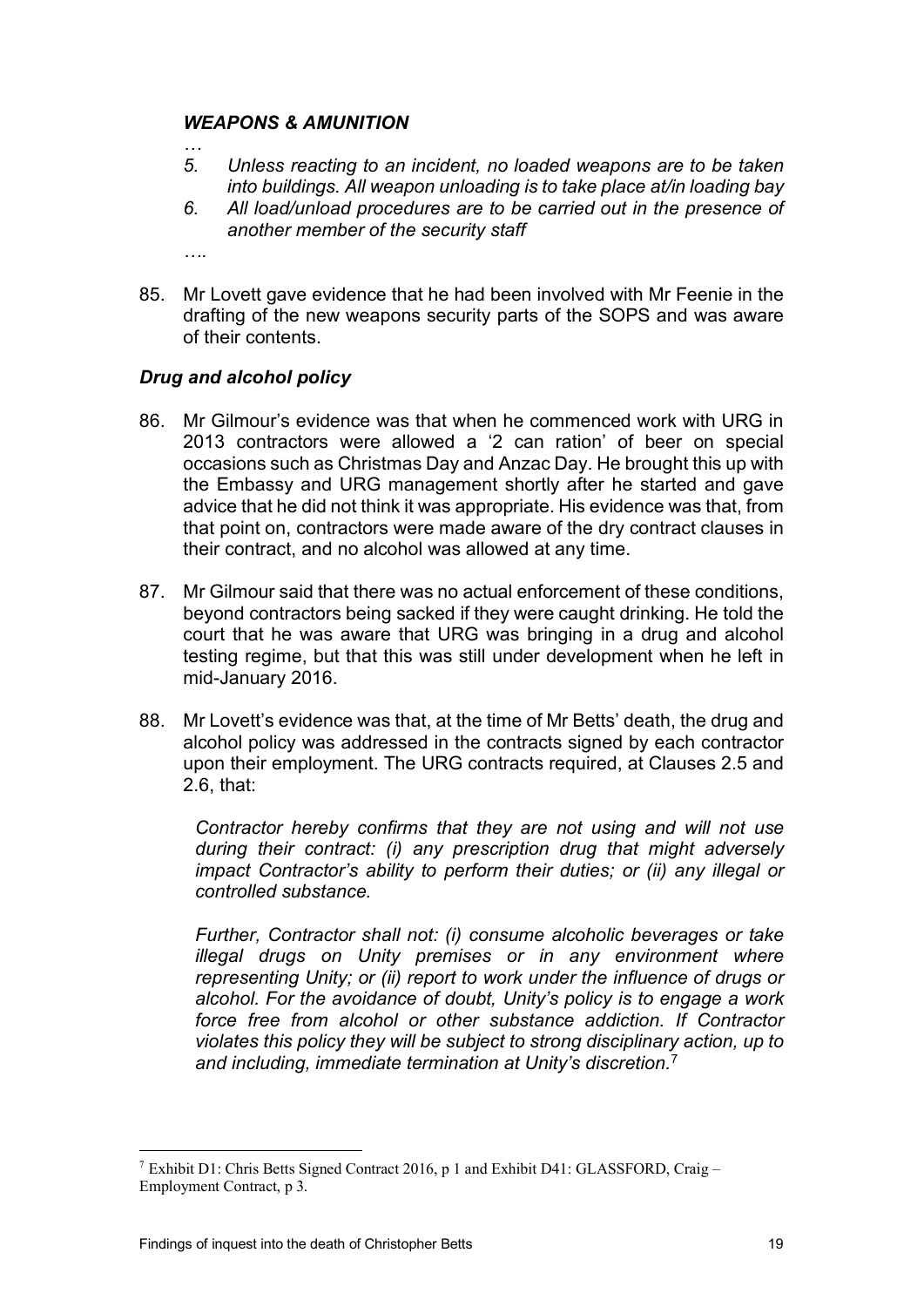- 89. In addition, the July version of the SOPs contained, at SOP 9.3 a policy in relation to Drug and Alcohol Testing, which was issued on 11 April 2016. Under this policy, it was the responsibility of the SPM to monitor the behaviour of contractors and order a contractor or contractors to refrain from engaging in further work if the SPM had reasonable cause to believe they were under the influence of alcohol or drugs. The matter was then required to be investigated. Under this policy team members were also required to report suspected drug or alcohol use of other contractors to the SPM. The SPM was to escalate reports to the company management team.
- 90. The policy set out the responsibilities of individual contractors as follows:

#### *4. Responsibility of Contractor*

*Unity contractors:*

- > *Shall not report to work while his/her ability to perform their duties is impaired due to alcohol or drug use, nor shall a contractor be impaired while he/she is on standby, subject to being called to duty;*
- > *Shall not have in his/her possession any illegal drugs or have any alcohol readily accessible;*
- > *Shall not use alcohol or drugs which may impair job performance;*
- > *Shall not purchase or possess illegal drugs;*
- > *Shall not directly or through a third party sell illegal drugs or provide drugs or alcohol to be taken or consumed while on duty to any person;*
- > *May be subject to an investigation if his or her supervisor has reasonable suspicion that the contractor is intoxicated or under the influence of illegal or impairing drugs or alcohol on the job during work hours; and*
- > *Notify his/her supervisor and provide medication drug side effect information before beginning work, when taking any medications or drugs (prescription or non-prescription) which may interfere with the safe and effective performance of duties or operation of Unity equipment.*
- 91. The policy provided that contractors would be subject to random drug and alcohol testing during their employment, and that refusal to participate in testing may lead to disciplinary action or termination.
- 92. The July version of the SOPs also contained, at SOP 10, the URG Code of Conduct.<sup>[8](#page-21-0)</sup> The Code of Conduct states, relevantly:

<span id="page-21-0"></span><sup>&</sup>lt;sup>8</sup> Although this document records that it was issued on 10 February 2016, it did not appear to be part of the April SOPs.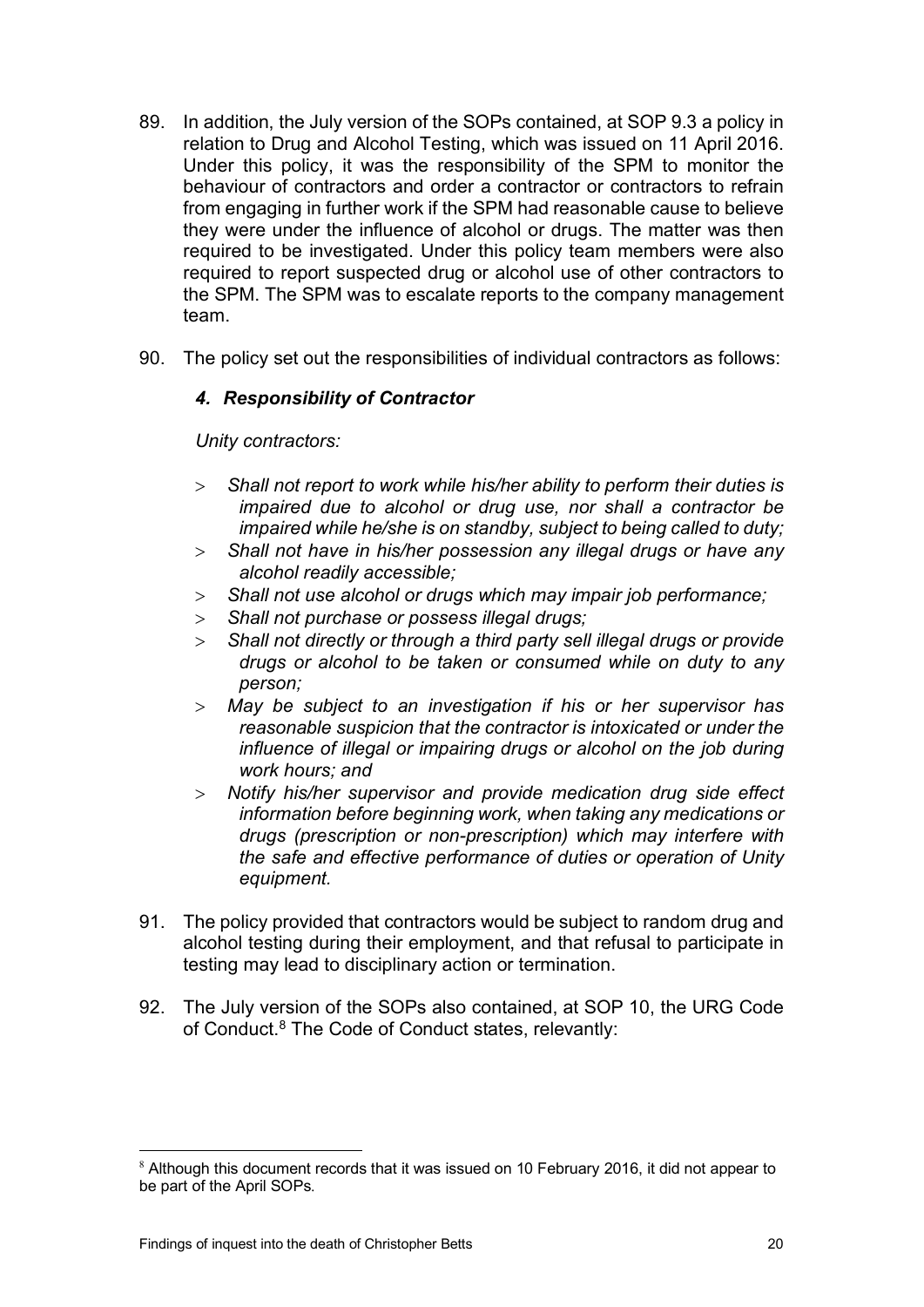### *Inappropriate Conduct*

*Unity considers the following list of behaviours inappropriate and liable to result in punitive action up to and including possible dismissal*

*….*

- *Consumption of alcohol at any time.*
- *Illegal drug use of any kind which includes abuse of prescription drugs and steroids.*

*….*

- [9](#page-22-0)3. The policy was mentioned in passing in the Training section of the SOPs $9$ where it is noted that one of the topics to be covered in induction training was "*Unity standards and conduct (alcohol, drugs, dress, whistle blowing, business ethics)*".
- 94. Mr Lovett's evidence was that the random drug and alcohol testing of contractors commenced in January or February 2016 but initially had to occur off-site as URG did not have the facilities for drug testing, or any staff qualified to do so. Mr Lovett's recollection was that URG had moved to on-site drug and alcohol testing, which was conducted by the URG Nurse, William Anderson, before Mr Betts' death. Other witnesses, however, including Mr Anderson himself, recall that on-site testing did not occur until after Mr Betts' death.

#### *Were these policies and procedures appropriate?*

- 95. At the time of Mr Betts' death, the SOPs contemplated a workplace in which weapons were safely stored in an armoury when not issued to contractors for operational tasks. Ammunition was to be stored separately in the magazine. These weapons security policies had been (albeit after some considerable delay), brought into line with relevant Iraqi legislation. Although, as the Commonwealth submitted, I had no direct evidence of Iraqi law, the relevant SOPs reflected URG's understanding of that law as it applied to the safe storage of weapons.
- 96. In addition, the workplace was to be alcohol and drug-free, and random but regular testing was to occur to enforce the dry contract conditions. The SOPs recently been updated to include the drug and alcohol policy, providing more detailed information to URG staff.
- 97. Accordingly, I conclude that URG had appropriate SOPs in place at the time of Mr Betts' death.

<span id="page-22-0"></span><sup>9</sup> April SOP 7.3 - Training annexes and July SOP 7 – Unity Iraq Training.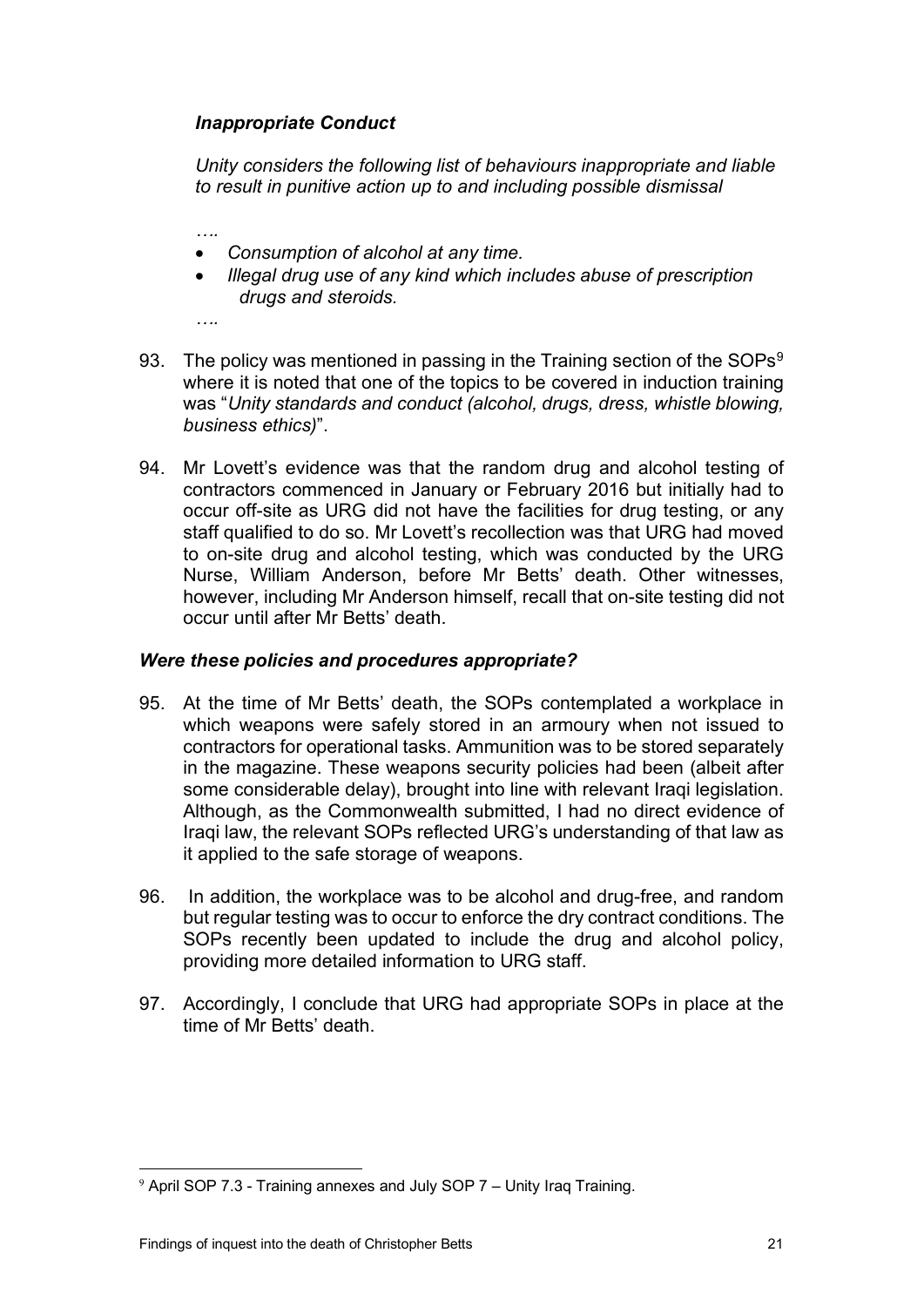## <span id="page-23-0"></span>*Whether URG's weapons handling SOPs and 'dry contract' clauses were enforced by management and adhered to by staff*

98. It is clear from the evidence given at this inquest that the SOPs and contract clauses which were in place were not always adhered to by URG staff or enforced by URG management. Enforcement of the SOPs and dry contract by management was inconsistent, resulting in a culture where excessive drinking and unsafe weapons handling practices by contractors was effectively ignored.

#### *Weapons security*

- 99. As noted above, the URG SOPs were updated before Mr Betts' death to ensure weapons were not kept in rooms. However, this policy was ignored by Mr Lovett after civil unrest occurred in Baghdad in late April and early May 2016.
- 100. In early May, the threat level at the Australian Embassy was reduced to Orange as the demonstrations had started to subside. However, Mr Lovett said that he still had concerns about URG operational readiness given the ongoing pilgrimage and the fact that more demonstration activity may occur on the weekend (Friday and Saturday). As a result of his concerns, he instructed the CPP teams to keep their weapons at hand, which meant that they kept them in their rooms when off-duty. Mr Lovett admitted that not all contractors had the capacity to lock up their weapons in their rooms – the most secure they could make them was to put them out of sight in a cupboard.
- 101. Mr Feenie's evidence was that Mr Lovett gave this directive at a meeting which had been attended by 8 to 10 URG senior staff, as well as Mr Hughes. Mr Feenie's evidence was that Mr Lovett gave the directive as the meeting was breaking up and people were leaving the room. Mr Feenie had concerns about this directive and approached Mr Lovett immediately after the meeting. He advised Mr Lovett that the directive was not in compliance with the amended SOPs or with Iraqi legislation. Mr Feenie recalls that Mr Lovett was not inclined to change his decision, and that they both then had a Skype conversation with Kevin Carlin, URG's Security Director, who confirmed Mr Lovett's directive over Mr Feenie's objections.
- 102. Mr Feenie said in evidence that his concern was that, if contractors continued keeping their weapons in their rooms, a casualty would inevitably occur.
- 103. Mr Lovett told the court that he had no recollection of Mr Feenie's objection or any conversation with Mr Carlin. He confirmed that he was aware that Mr Feenie had made the changes to the SOPs order to ensure that the SOPs were in accordance with 2009 Iraqi legislation relating to weapons and ammunition security. However, he advised the court that he believed that his directive was appropriate in the circumstances even though he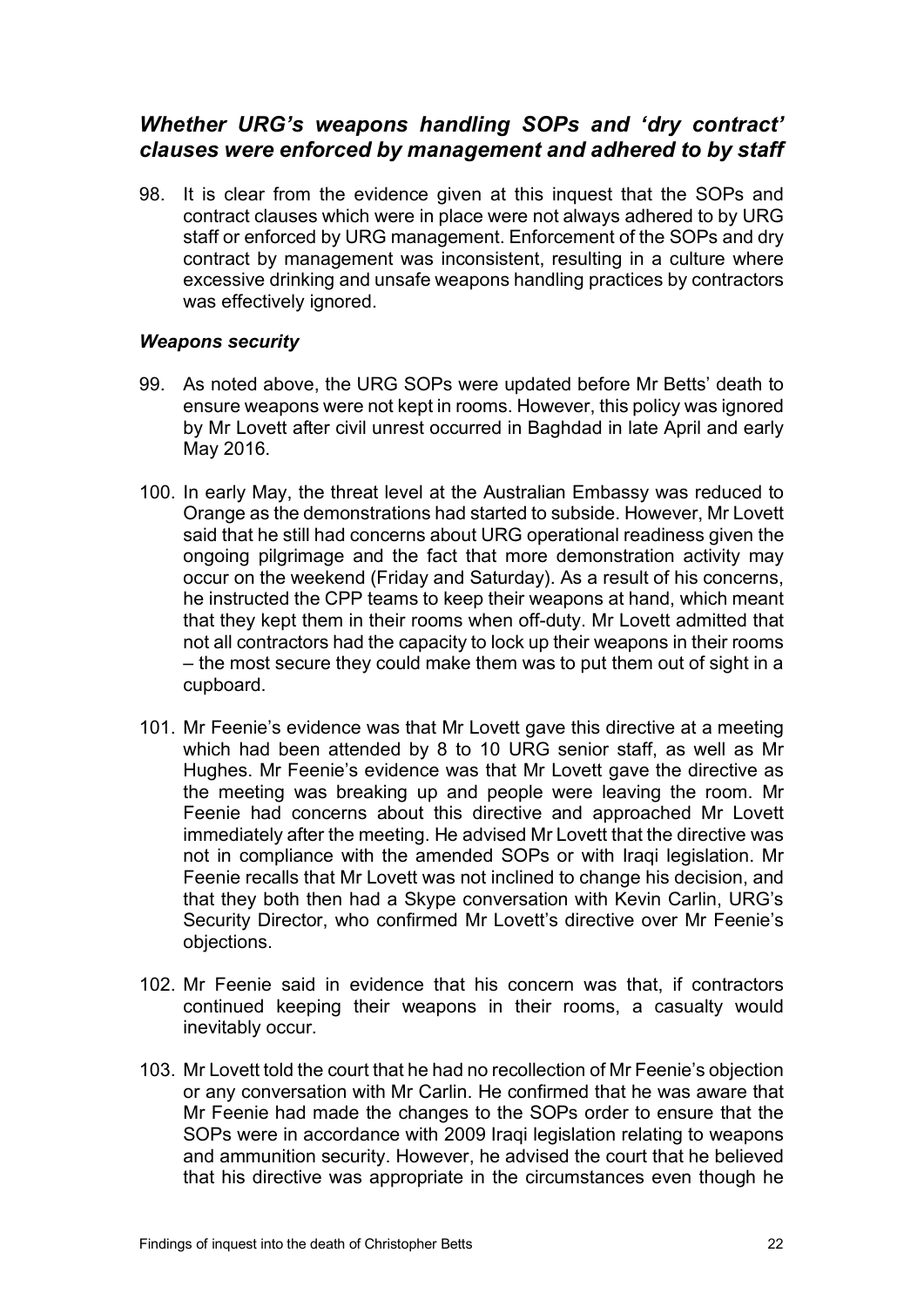was aware that it was contrary to the SOPs, and to Iraqi law. Mr Lovett described the SOPs as 'guidelines'.

104. During cross-examination, Mr Lovett maintained that his direction was appropriate, despite the fact that it allowed weapons and ammunition to be kept in circumstances which had been considered unsafe by Mr Feenie. Mr Lovett said that the contractors were highly trained operators, but he did not take into account that any misadventure could occur when those operators were working on contract (particularly when affected by alcohol or other drugs). Mr Lovett did not accept the proposition that, but for his directive, Mr Betts would be alive today.

#### *Drug and alcohol policy*

- 105. A number of URG contractors gave evidence that despite the dry contract there was a culture of drinking at URG, and that some contractors were known to obtain alcohol off-site and conceal it in their rooms in water bottles. Witnesses including Mr Turner, Mr O'Keefe, Mr Duncan and Mr Bassett admitted to the court that they had participated in or at least witnessed this culture to varying extents.
- 106. Other witnesses, including Mr Connolly and Mr Flower, said that they knew other contractors drank, but that they did not partake themselves because they considered alcohol incompatible with their work as security professionals. All of these witnesses gave evidence that it was likely that management knew that contractors drank, because of the close quarters in which they all lived. Mr Turner's evidence was that management allowed contractors to drink so long as they did not, in effect, rub this behaviour in management's face.
- 107. Unsurprisingly, the witnesses who held management positions gave evidence that they were unaware of any culture of drinking. Mr Gilmour's evidence was that he knew of only two contractors drinking, both of whom he recommended for termination of their contracts in late 2015. Mr Lovett told the court that he was aware only of two contractors who were terminated after breaching the new breath tests, one of whom he agreed was Kevin McIlveen, who had been drinking with Mr Betts and Mr McKay the night before he was fired.
- 108. Mr Hansen said he had heard rumours that some contractors drank, but was unable to say who, and did not recall Mr McIlveen's termination. Mr Hansen's evidence was that he was not made aware, and did not know that two members of his own team had been drinking with Mr McIlveen. The only witness who held a management position who admitted that he was aware of alcohol use at URG was Mr Feenie, who said he suspected Mr Betts and Mr McKay drank because they appeared to be hungover some mornings.
- 109. I consider that the denials by URG managers of the culture of drinking lacked credibility. I prefer the evidence of the various contractors who said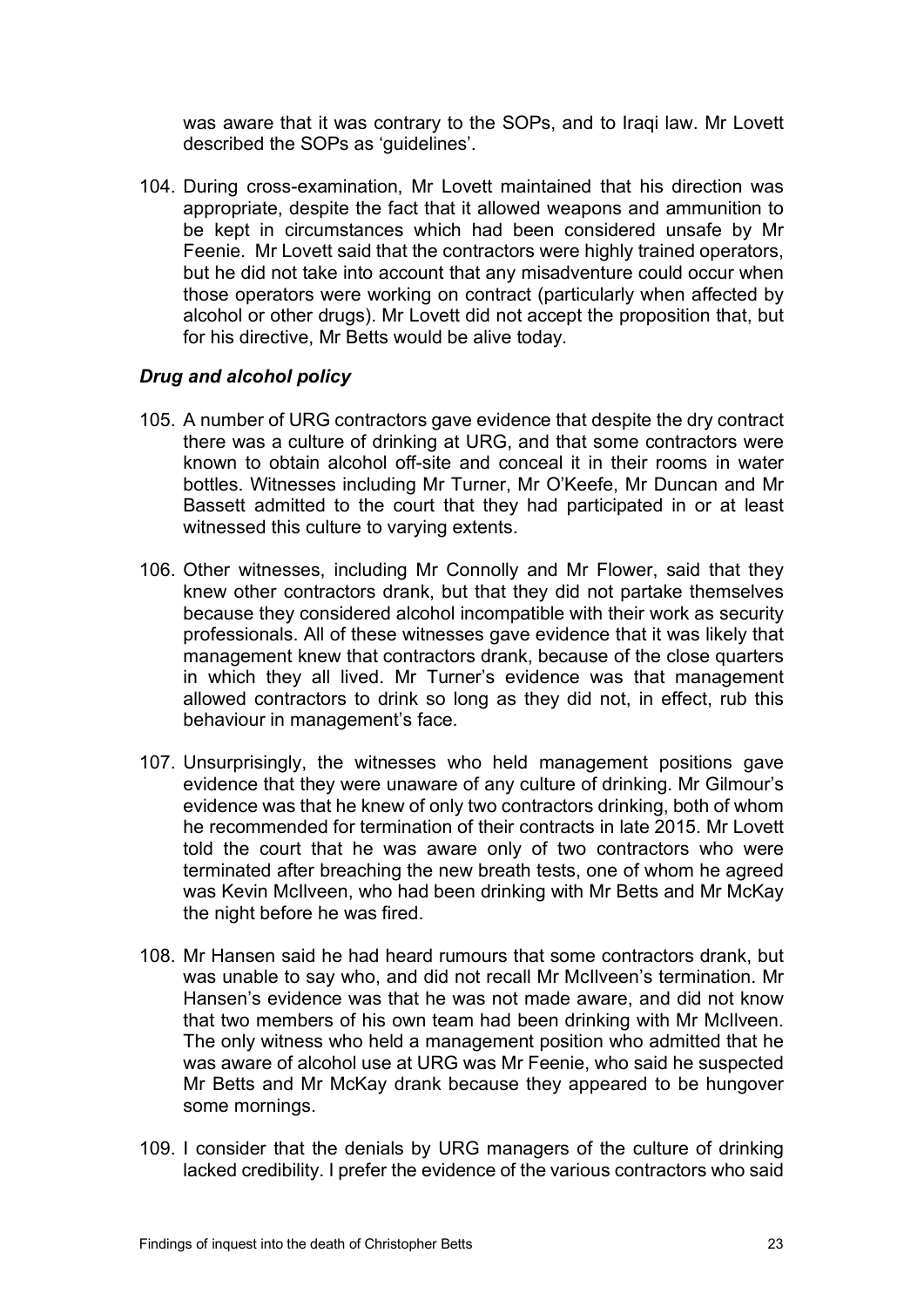that management looked the other way and failed to enforce the dry contract conditions consistently.

#### *Management failure to enforce policies*

- 110. I accept the submissions made by Counsel Assisting that the failure of URG management to enforce their weapons security policies and the dry contract, in combination, amounted to a reckless disregard for the safety of URG staff.
- 111. The Commonwealth submitted that there were sound reasons for Mr Lovett's direction that weapons be retained in personal quarters. There is no doubt, as Mr Lovett said, that URG contractors were highly trained professionals who had access to weapons for most of the day. The Commonwealth also pointed to the unsettled security situation in Baghdad in the lead up to Mr Betts' death, including Green Zone incursion and the Shia pilgrimage.
- 112. However, it is a matter of common sense that even highly trained professionals are adversely affected when they drink alcohol or take drugs. To disregard the possibility of misadventure with unsecured weapons in the confines of personal quarters when there was a known culture of alcohol consumption was a particularly irresponsible position to take. It placed the safety of the URG contractors at risk, as well the safety of the Australian Embassy staff they were paid to protect.
- 113. While the Commonwealth submitted that I should regard the SOPs as merely advisory, I accept Counsel Assisting's submission that the assertion that carefully drafted SOPs, which are updated to reflect current law and improve the safety of operators, are mere guidelines is illogical. There is no point in auditing, revising and updating SOPs, and ensuring compliance with local law, if they are not intended to be followed.
- 114. While I do not consider that Mr Lovett's directive was a direct cause of Mr Betts' death, I do conclude that, had the SOPs in place at the time of Christopher's death been complied with by contractors and enforced by URG management, Mr Betts' death could have been prevented.

## <span id="page-25-0"></span>*Whether there was any action URG management could have taken to better enforce weapons handling SOPs and/or 'dry contract' clauses*

- 115. The answer to this question, on the basis of what I have already outlined, is 'yes'. URG could have properly enforced the SOPs and contract clauses already in place at the time of Mr Betts' death. They were sufficient to prevent his death.
- 116. Following Mr Betts' death, Mr Lovett made further amendments to the SOPs which tightened weapons security even more than was required by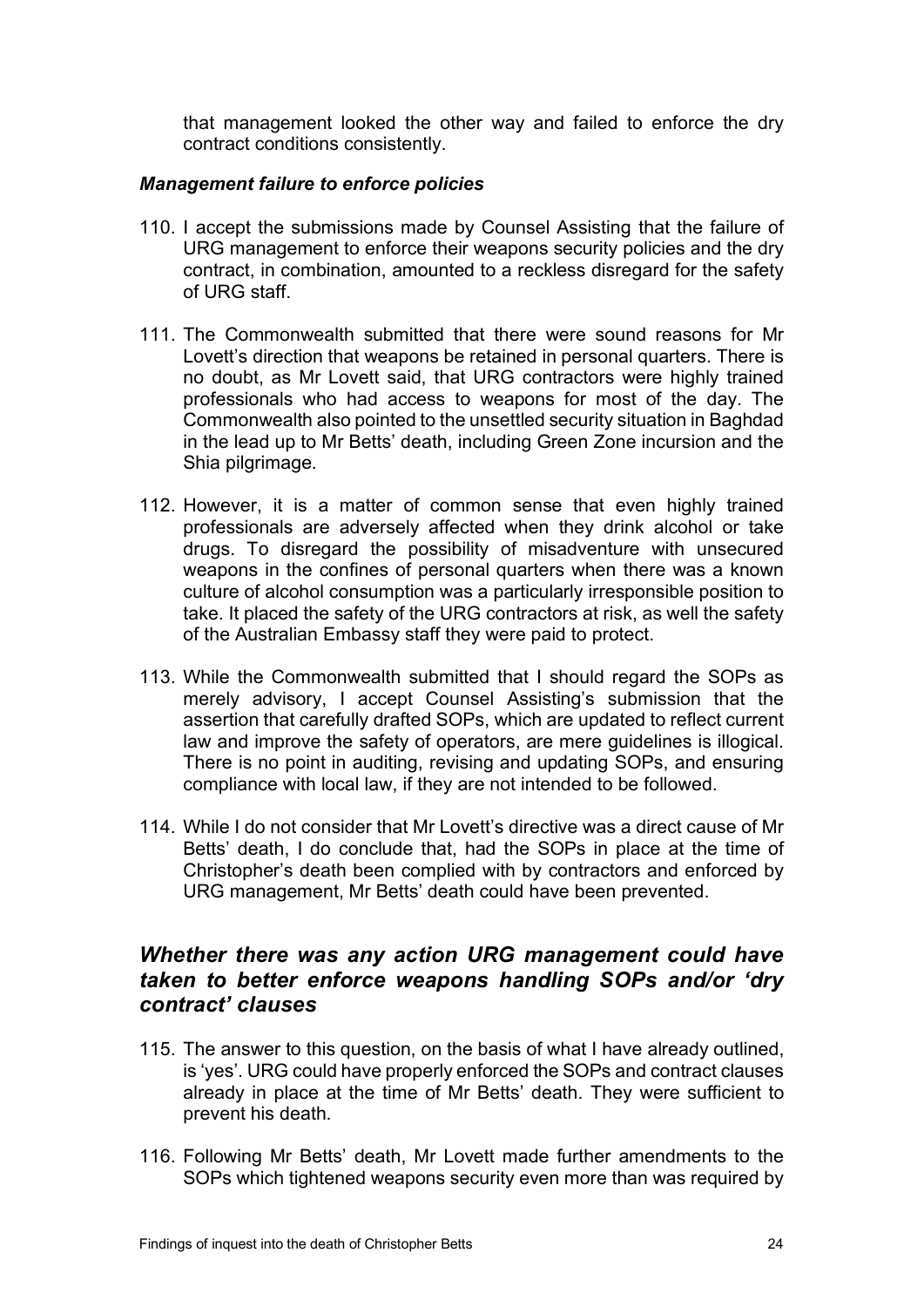Iraqi legislation. Mr Lovett's evidence was that he had made amendments to the SOPs which provided that, if weapons were required to be kept 'close at hand' by contractors, they were to be locked in team weapons cages which were installed in each of the team rooms in Carl Hall. While Mr Lovett's recollection was that the weapons cages were built and in use before Mr Betts' death, numerous other witnesses said that this was not the case. Mr Lovett accepted during his evidence that the amended SOP 5.1 which included the procedures regarding the weapons cages was not issued until 4 July 2016.

117. SOP 5.1 was amended as follows (underlining indicates additional content):

#### *WEAPONS SECURITY* (pp 3 - 4)

*Unity weapons are to be stored within the following areas only:*

*Main Armoury: The Unity Main Armoury is to be approved and conform to the Government of Iraq, Ministry of Interior Standards this includes, solid core, single point of entry room that is cipher locked and monitored by CCTV. Cypher codes and keys to gain access to the Unity Armoury are held with the SSM and the SPM only.*

*CCP Team Weapon Cages: Team weapon cages are dual heavy duty lock secured cage, made of 5mm sheet metal. These cages are large enough to store all team rifles and pistols only. These cages are to be securely located in the "team rooms" within Carl hall.*

#### *Team weapon cages:*

- > *At the start of normal daily routine, CCP weapons are to be individually signed out from the Main Armoury and placed in the Team Weapon Cages.*
- > *The Team Leader (TL) under the direction of the Operations Manager is responsible for the security and control of their team weapon cage.*
- > *As individuals require access to the cages for a task, the weapons are then individually issued and signed for through the TL via a daily weapon sign out sheet.*
- > *At the completion of the daily tasking for the CPP team, the weapons are to be returned [to the] main armoury and individually signed in.*
- > *Team daily task sign in, sign out sheets are to be handed to the SSM and retained.*
- > *Once all weapons are returned to the main armoury the SSM will then complete a full quantity check and then report to the SPM that all CPP team weapons are accounted for and secured.*
- > *CPP Team weapon cages are only to be used for weapon storage out-of-operational hours on the escalation of the Security Alert Level and as directed by the DFAT Regional Security Advisor (RSA).*

*[Storage relevant to Static Security Groups]…..*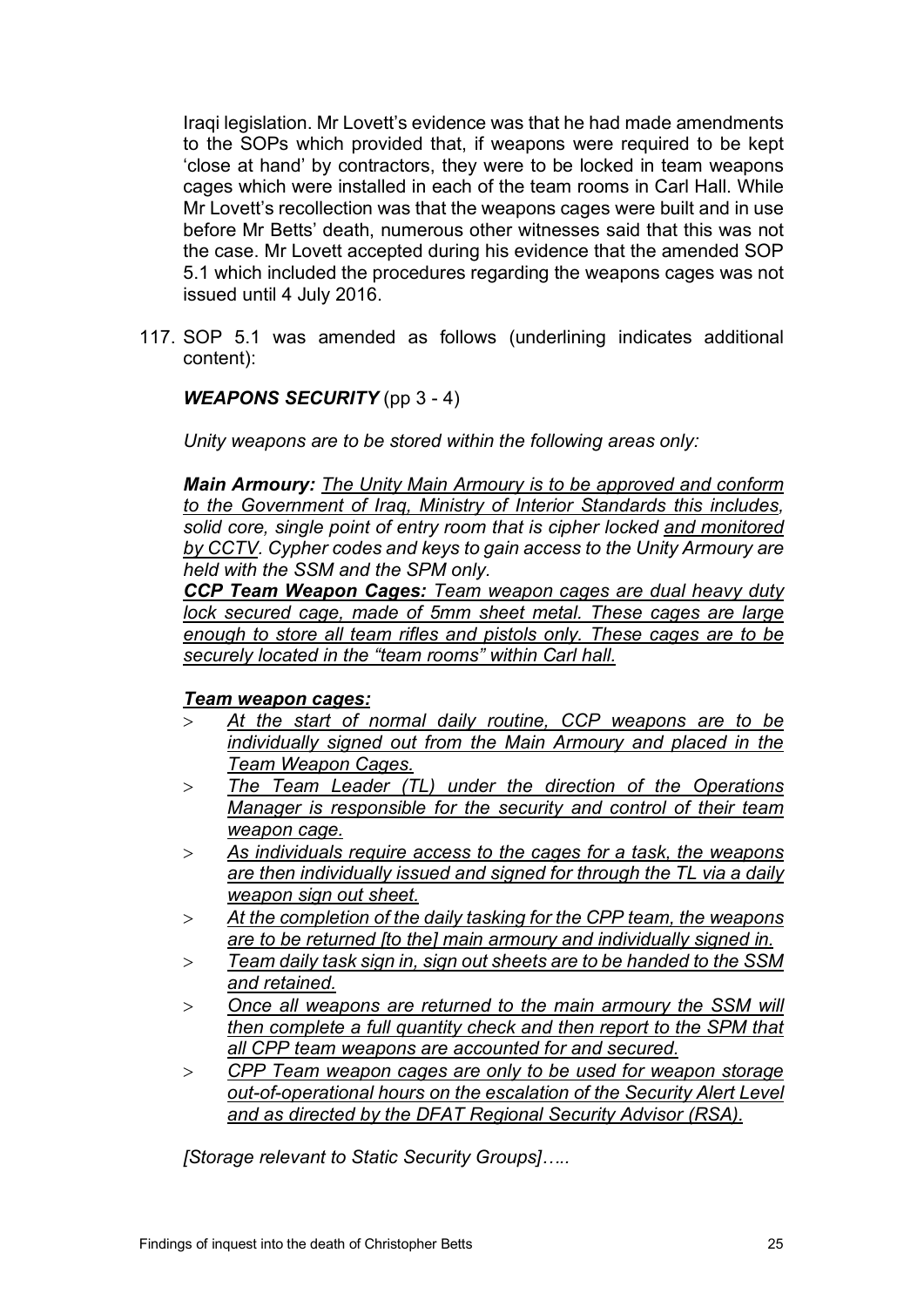### *AMUNITION SECURITY* (p 4)

*Unity ammunition is to be stored within the following three areas only:*

*Magazine: All excess and unallocated ammunition is to be secured within the Unity magazine. The Unity Magazine is to be a separate location [from] the main armoury in an approved, solid core, single point of entry room that is cipher locked. A quantity/quality inspection is to be carried out weekly by the SSM and findings recorded and reported to the SPM.*

*CPP and Support Staff: "First Line" ammunition contained within applicable weapon magazines and secured within personal equipment (PPE or Go Bags). Each Team Leader is to secure and additional first line within their Team Office. A quantity/quality inspection is to be carried out weekly by the SSM and findings recorded and reported to the SPM.*

*[Storage relevant to Static Security Groups]…..*

#### *SIGNING FOR WEAPONS* (p 4)

*Weapons and their Ministry of Interior (MoI) weapons cards are to be issues, signed and accounted for using the following procedure:*

- > *Individuals must sign for personal weapons, block signing out is not permitted.*
- > *Individuals must also sign for the MOI Weapon Card.*
- > *Weapons are to be stored within weapon racks along with weapon cards and issued and returned on an individual signature.*
- > *Discrepancies during the accountability of all weapons are to be reported to the SPM immediately.*
- > *When departing Contract, weapons and their cards will be returned under the supervision of the SSO. Clearance paperwork for this transaction is to be scanned, copied and held on members "P file".*

*….*

### *WEAPONS ACCOUNTABILITY* (p 4)

*Each time the Main Armoury or the CPP Team weapon cages are opened and weapons are withdrawn or returned the Unity sign in/out sheet with individual weapon numbers is to be signed. This document is to be held and maintained by the SSM and provided on request to DFAT, and weekly to Unity CMT….*

118. SOP 2.1 (Operational and Communication Security) was also amended to make it consistent with SOP 5.1:

#### *Weapons and Ammunition* (p 9)

*All Unity staff are personally responsible for the security of any weapon and ammunition issued to them. Under no circumstances is any weapon or ammunition to be left unattended unless secured in an appropriate*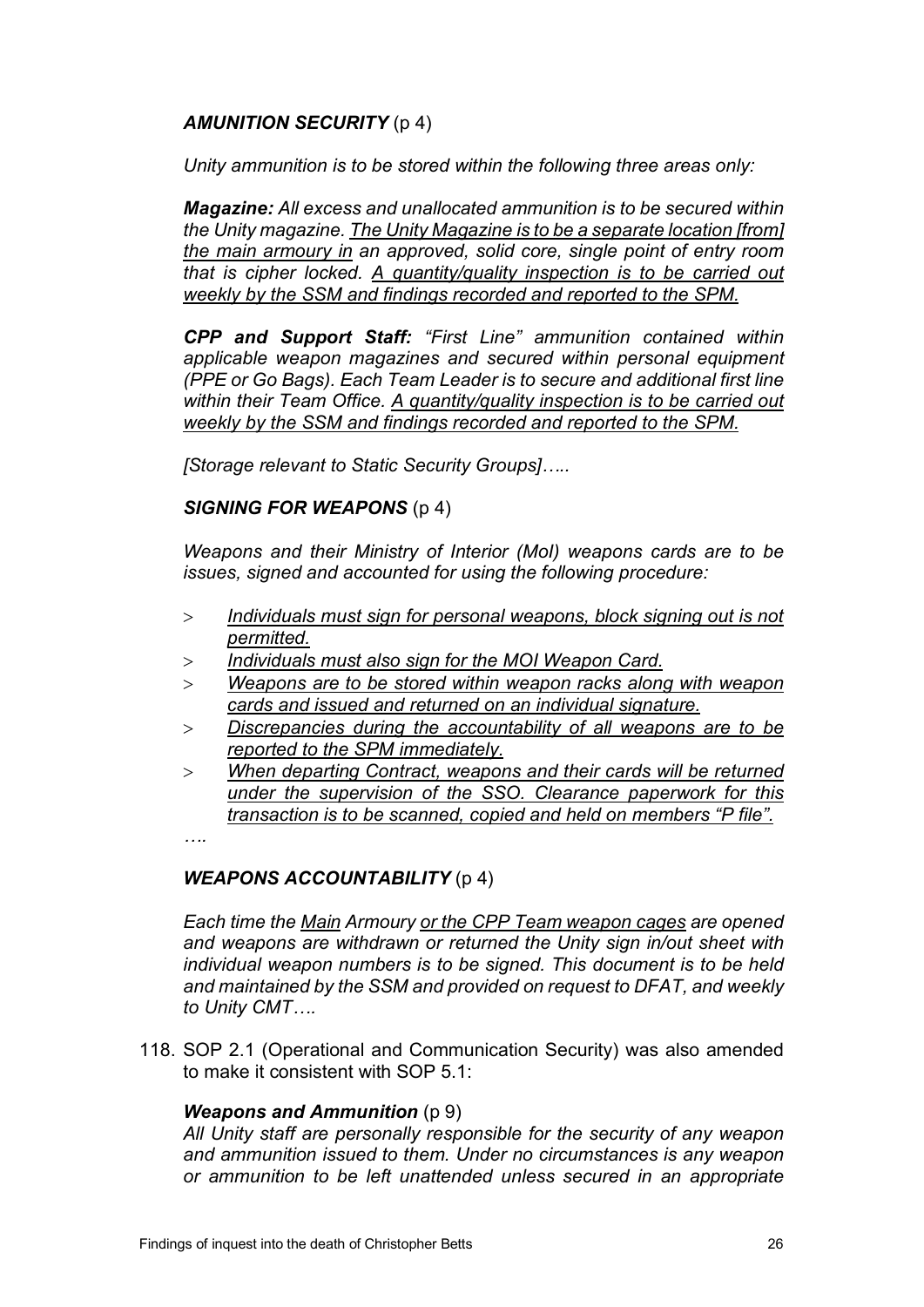*manner as per the Unity Australian Embassy SOP 5.1 – Weapons and ammunition security. It is the responsibility of the SPM/OPSM/SSM and CPP team leaders to ensure that arms and ammunition are correctly protected to prevent loss or theft. All weapons and ammunition not issued to individuals are to be stored in the Unity Armoury and Magazine respectively. All weapons and ammunition not issued to individuals are to be stored in the Unity Armoury.:*

- 119. In addition, the July 2016 version of the SOPs contains a threat alert table at SOP 8.1 Annexure G, which provides that even at the highest alert level when contractors should have their weapons 'to hand' CPP weapons are to be secured in the team weapons cage if not in operational use.
- 120. Weapons cages appear to be a sensible and practical alternative to keeping weapons in the armoury. As Mr Lovett advised, contractors could be exposed to fire while signing their weapons out of the armoury in the event of an attack. While Mr Lovett and URG should not be criticised for bringing in the enhanced safety measures, it could be said that it amounted to closing the gate after the horse had bolted. I accept Counsel Assisting's submission that such measures could have been considered and implemented sooner rather than authorising a return to the retention of weapons in contractor's rooms.

## <span id="page-28-0"></span>*Whether there was adequate oversight of the URG contract by DFAT*

- 121. Anthony Hughes was the DFAT Regional Security Advisor at the Australian Embassy in Baghdad. His evidence was that his role was to manage the safety and security of all staff at the Embassy and to oversee the day-to-day operational management of the URG contract. The question whether there was adequate oversight of URG's contract by DFAT was put to him during his evidence. His response was that he thought his oversight was adequate at the time but is now aware that it was not sufficient.
- 122. Mr Hughes' evidence was that, while he discussed a broad range of operational and logistical matters with URG, URG did not report disciplinary matters to him in their daily contacts or weekly formal meetings. He admitted, in cross examination, that although his role was to oversee URG's contract, and he was aware that URG had SOPs. However, he was not aware generally of whether URG's operations complied with their SOPs, and in particular, was not aware that Mr Lovett's directive following the demonstrations was contrary to the SOPs or to the relevant Iraqi law, or at least the URG understanding of the local law as set out in the SOPs.
- 123. Mr Hughes' evidence in cross examination was that he always found URG staff to be professional. He never saw any conduct which caused him concern, and he relied on URG's expertise in respect of the provision of their work under the contract. I accept that he was not made aware of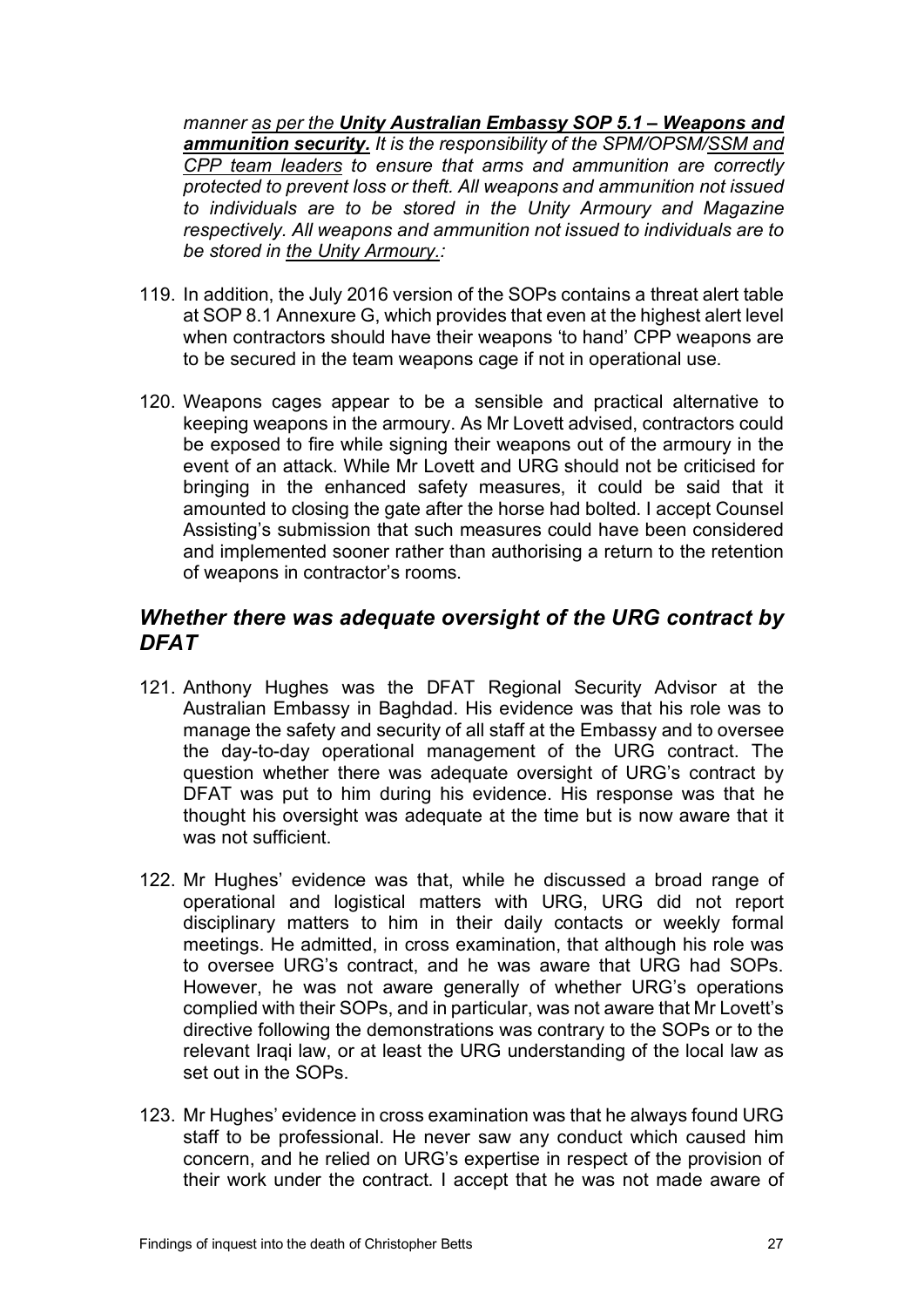concerns about guns being retained by contractors in their rooms or of the failure by URG to comply with the dry contract requirements.

#### *Was DFAT aware of weapons mishandling or alcohol use before Mr Betts' death?*

- 124. After Mr Betts' death, a former URG Nurse, Tanya Ferrai, claimed that she had raised with both URG and DFAT, among other issues, concerns about weapons mishandling and the drinking culture at URG. Ms Ferrai was quite firm in her evidence that she raised these particular concerns with DFAT prior to Mr Betts' death. She claimed she had documentation which supported her claims, although she did not provide this documentation to DFAT, nor did she provide it to the AFP during their investigation.
- 125. Ms Ferrai repeated her claims in her evidence at the inquest and said that she had the relevant documentation on a USB drive. On request, she agreed to provide this evidence to the court. She also gave evidence that when URG management heard she had contacted DFAT, she was bullied and harassed and was threatened with termination of her employment if she continued to report issues to DFAT.
- 126. During his evidence at inquest, Mr Hughes denied that URG had ever made him aware of any drug or alcohol use, or any weapons mishandling by contractors prior to Mr Betts' death. Mr Lovett, however, gave evidence that when disciplinary matters arose within URG such as contractors being terminated for drinking, he advised DFAT of these matters. One of the two contractors he refers to, Mr McIlveen, was fired while Mr Hughes was the Embassy liaison with URG.
- 127. This issue was unable to be resolved at the inquest sittings as Ms Ferrai required time to provide the information she asserted that she held to the court. DFAT also needed to consult its own records and provide evidence about whether any documents showed such contact with Ms Ferrai.
- 128. Despite being served with a formal notice by the court, and email exchanges giving clarification of that notice, Ms Ferrai has not provided to the court any documentation which supports her claims.
- 129. On 7 February 2020, DFAT provided a lengthy affidavit to the court, affirmed by Luke Williams, Chief Security Officer, Diplomatic Security Division. Mr Williams affirmed that he has interrogated DFAT's records and contacted relevant DFAT officers (with the exception of two officers who no longer work for DFAT) and has provided all material relevant to this issue in his affidavit.
- 130. The Annexures to Mr William's affidavit, which include emails and file notes of conversations between DFAT officers and Ms Ferrai, as well as documents provided to DFAT by Ms Ferrai, confirm that Ms Ferrai did not raise the issues in question with DFAT prior to Mr Betts' death. The closest Ms Ferrai came to referring to these issues was making various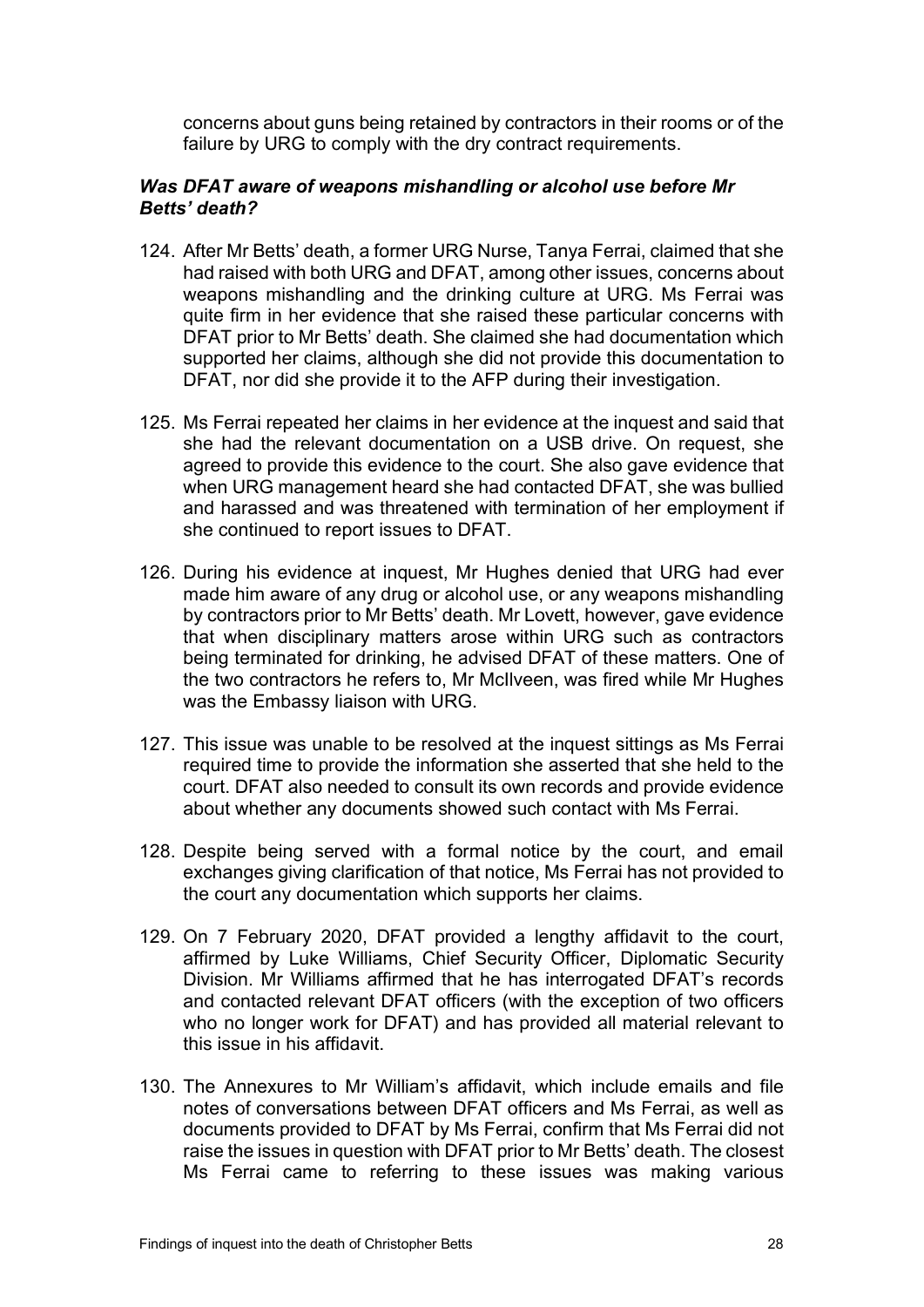references in her written documents to 'newspaper articles', and advising one of the former DFAT officers during a meeting on 24 January 2016 that there were other concerns she wished to raise with him that she had not raised previously. Ms Ferrai left this meeting without discussing the 'other' concerns.

131. I accept DFAT's evidence in respect of this issue, and conclude that DFAT was not made aware by Ms Ferrai of weapons mishandling or alcohol misuse by URG staff before Mr Betts' death. It is possible that Ms Ferrai was mistaken in her recollection. This is understandable given the volume of information she gave to DFAT, and the stressful circumstances she was under at the time.

#### *Was there adequate oversight of the contract by DFAT?*

- 132. In written submissions, the parties agreed that whether DFAT knew of alcohol use or weapons mishandling before Mr Betts' death was, to some extent, a side issue in respect of the question of whether there was adequate oversight of the URG contract by DFAT.
- 133. Mr Hughes admitted that, in hindsight, there were other things he could have looked into while he was in the role of Regional Security Advisor. His answers in cross-examination suggested there were important gaps in his knowledge with respect to his familiarity with the SOPs and relevant Iraqi law (as reflected in the SOPs), and even particular details of the contract between DFAT and URG regarding DFAT's right to request records from URG.
- 134. In fairness, however, the evidence heard at this inquest from staff of URG strongly suggested that URG management were engaged in actively covering up information which did not reflect well on the company. In these circumstances, it is likely that Mr Hughes, and other DFAT staff, were deliberately kept in the dark by URG about internal issues. In those circumstances, I am unable to conclude that DFAT's oversight of the contract was inadequate.
- 135. Clearly, the failure by URG to enforce its own SOPs had the capacity to jeopardise the safety of its contractors and Embassy officials. The outsourcing by DFAT of security operations to commercial security companies should not result in practices being introduced that would be unacceptable within the Australian Defence Force, which previously provided these functions.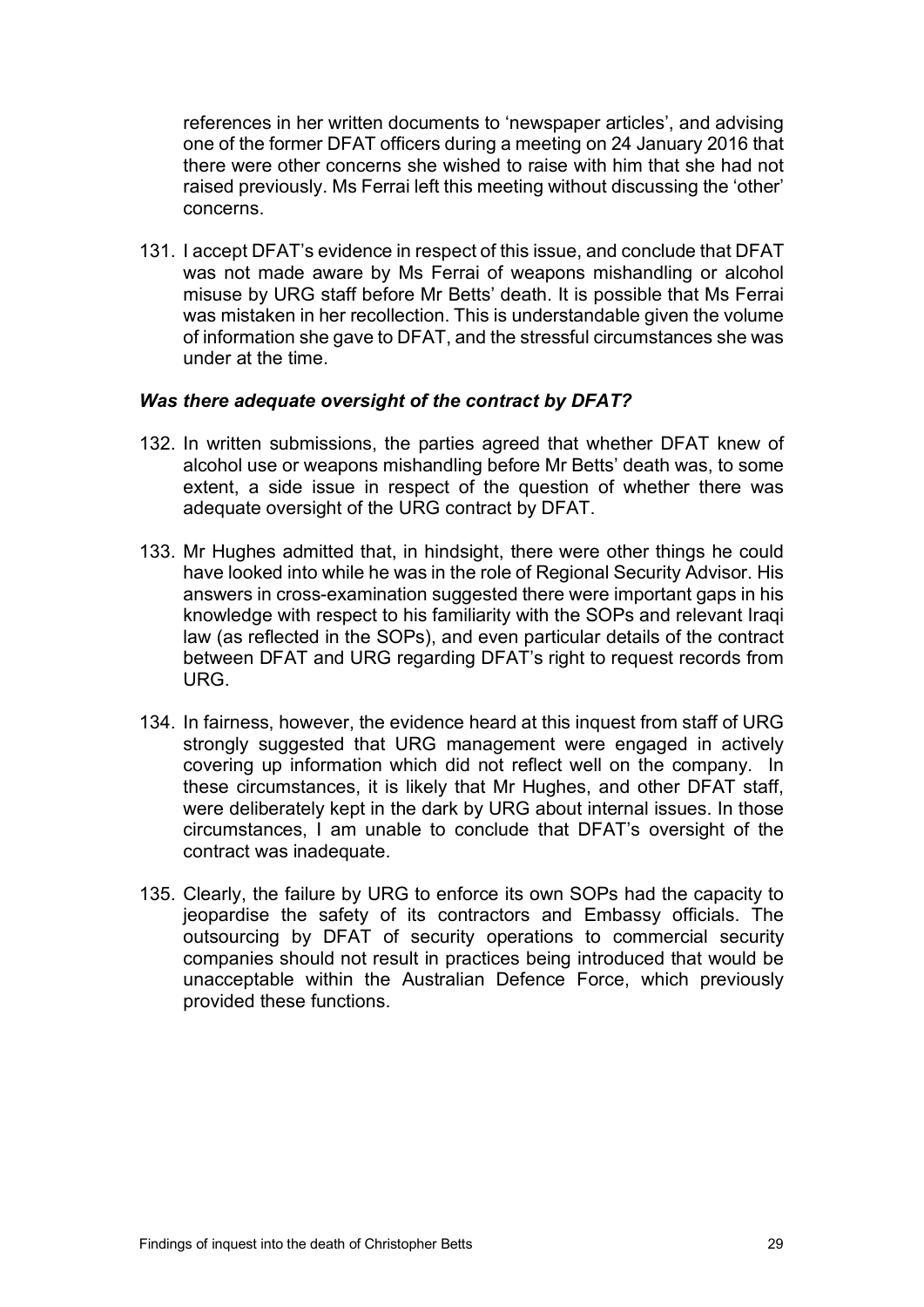## <span id="page-31-0"></span>**Findings required by s.45**

136. I am required to find, as far as is possible, the medical cause of death, who the deceased person was and when, where and how he came by his death. As a result of considering all the evidence, including the material contained in the exhibits, I am able to make the following findings:

**Identity of the deceased** – Christopher Stewart Betts

**How he died** - The Mr Betts was a private security contractor employed by Unity Resources Group (URG). URG held the contract for security services at the Australian Embassy in Baghdad, Iraq. His usual place of residence was Hervey Bay, where he lived with his partner.

> On the last night of his eight week deployment Mr Betts was in the room of another contractor, Sun McKay, within the embassy compound. Both men were due to return to Australia for leave the following day. They had been playing online computer games with other contractors. They had been drinking and were affected by alcohol.

> Just before 2:30am Mr Betts took Mr McKay's Glock handgun, which was kept in Mr McKay's room and had been loaded earlier by Mr McKay. Mr Betts held it next to his head and pulled the trigger. Mr Betts suffered a fatal gunshot wound to the head.

> I am unable to find that Mr Betts intended to take his own life. It is likely that Mr Betts' death was a tragic accident.

- **Place of death** Carl Hall, Australian Embassy Compound in Baghdad, Iraq.
- **Date of death 12 May 2016.**
- **Cause of death** Mr Betts died from a gunshot wound to the head.